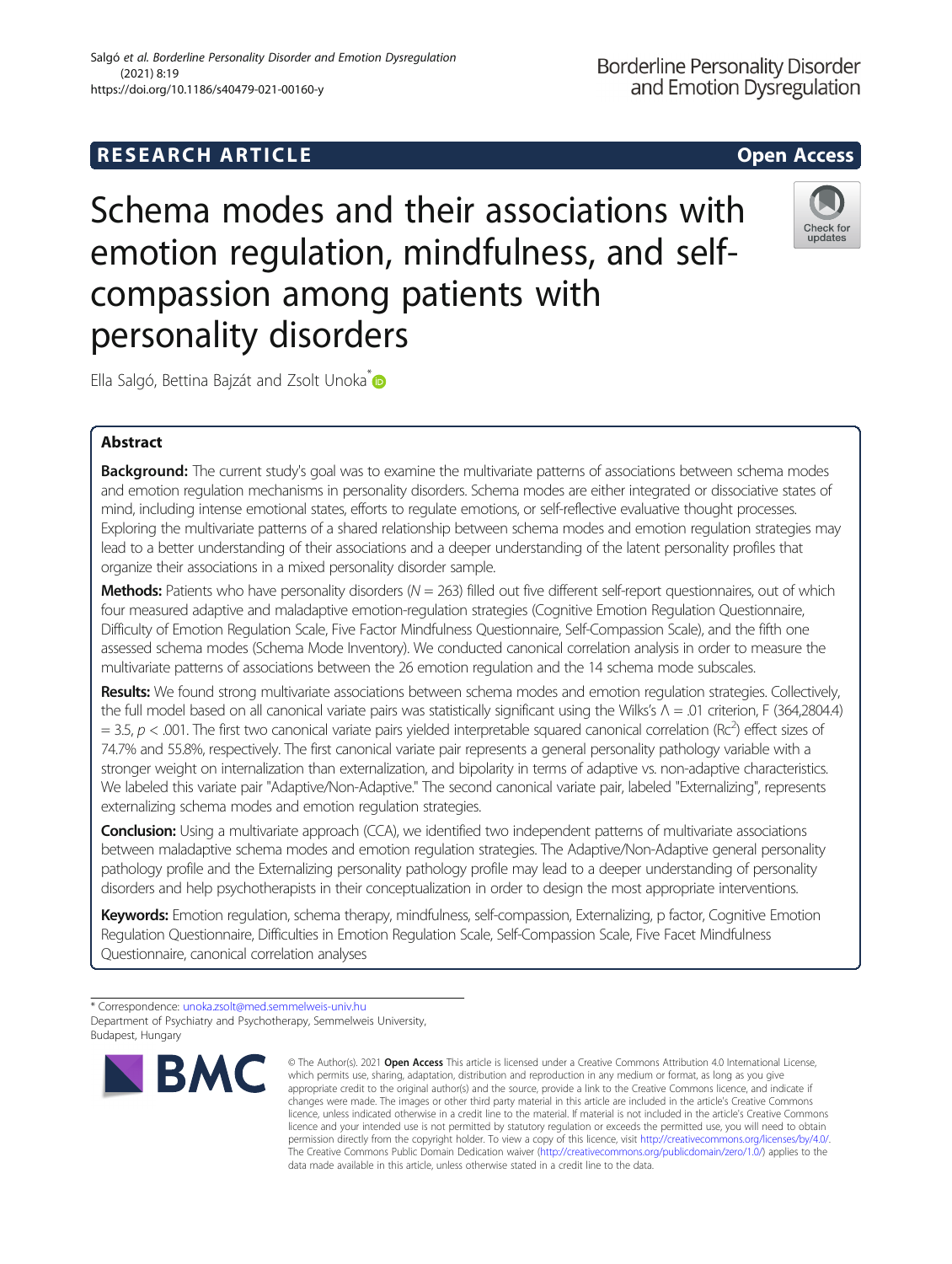# Introduction

# Theoretical Background

Schema Therapy (ST) was developed by J.E. Young [\[1](#page-11-0)] to treat personality disorders and chronic Axis I disorders. A central element of ST is the concept of schema mode, which is a recurring pattern of intense emotions, thoughts, feelings, and behavior that is active at a given point in time [[2\]](#page-11-0). Modes are triggered by the activation of early maladaptive schemas, which are dysfunctional emotional and cognitive patterns that were established in childhood and are reemerging throughout life. Adverse early experiences (e.g.: childhood abuse, emotional neglect, lack of secure attachment) and the frustration of basic childhood needs (safety and attachment, autonomy, freedom to express feelings, spontaneity, boundaries) lead to the development of maladaptive schemas about one's self, one's relationships to others and the world. When a maladaptive schema gets activated, the associated difficult emotions arise with it. In order to deal with the painful emotions, different coping strategies are developed (avoidance, surrender, overcompensation). Schema modes are the combinations of the activated schemas and coping strategies, being the momentary reflections of the individual's emotional, cognitive and behavioral state. The main difference between schemas and schema modes is that modes may shift from one into another very quickly and abruptly, explaining the sudden emotional and behavioral changes observable in patients with severe PD [\[3\]](#page-11-0). When maladaptive schema modes are active, the person is in a dissociative state of mind. Schema modes are organized into four categories: child modes, coping modes, parent modes, and the Healthy Adult mode. Modes can be adaptive (the Healthy Adult and the Happy Child mode) or maladaptive (every other mode). Innate child modes, activated by unmet basic emotional needs, are characterized by feelings of sadness, shame, anger, and vulnerability. Coping modes are maladaptive regulatory strategies that mitigate the effect of the emotional response to unmet needs in the short run, but cause dysfunctional emotion regulation in the long term, since they do not lead to the satisfaction of core needs. For example, by avoiding certain situations, or by overcompensating the triggered maladaptive schemas. Parent modes are characterized by internalized self-destructive messages that generate contempt toward core emotional needs. The adaptive Healthy Adult mode integrates adaptive thoughts, behaviors, and cognitions leading to wellfunctioning emotion regulation, while the Happy Child is a mode where basic emotional needs are met, and the person feels loved, accepted and agented. Young's original concept consisted of 10 schema modes. Since the original schema mode concept had been developed, altogether, 22 modes have been defined and hypothesized to be prominent in specific PDs [[4\]](#page-11-0). However, in this research, we use the 14-factor model of the Schema Mode Inventory [[5\]](#page-11-0). (See Table 1.)

# Emotion regulation in Schema Therapy

In Schema Therapy, emotion dysregulation is conceived due to adverse early experience, and schema modes are intense dysregulated emotional states, internalized critical messages, and maladaptive copings related to basic unmet needs. Higher levels of Early Maladaptive Schemas are connected to more severe emotional dysregulation [[1](#page-11-0)]. Negative emotion regulation mediates the relationship between Early Maladaptive Schemas and psychopathological symptoms [[6\]](#page-11-0). According to the concept of Dadomo et al. [[7\]](#page-11-0), every schema mode can be associated with specific dysregulated emotions and dysregulatory strategies. Child modes are associated with specific emotions such as anger, shame, and sadness. Parent modes are characterized by, for example, selfreflective emotions, such as excessive guilt, shame, and contempt, while healthy modes are defined by happiness and the feeling of being loved. Dysregulatory strategies that are associated with the different modes are, for example, self-blame, blaming others in the Vulnerable and Angry Child Modes, isolation, and devaluing others in the Detached Protector and Overcompensator modes, or self-punishment in the Maladaptive Parent Modes.

The concept of emotion regulation refers to a series of conscious and non-conscious strategies that are aimed to modulate the onset, intensity, duration, and quality of emotions [[8](#page-11-0)]. Emotion regulation does not only mean diminishing negative emotions. It also entails the acceptance and awareness of negative and positive emotions in the given context  $[9]$  $[9]$ . According to Gross's process

Table 1 Schema modes

| <b>Categories</b>          | <b>Schema Modes</b>   |
|----------------------------|-----------------------|
| Healthy mode               | Healthy Adult         |
| Child modes                | Happy Child           |
|                            | Vulnerable Child      |
|                            | Impulsive Child       |
|                            | Angry Child           |
|                            | Undisciplined Child   |
|                            | Enraged Child         |
| Dysfunctional coping modes | Compliant Surrenderer |
|                            | Detached Protector    |
|                            | Detached Self-Soother |
|                            | Self-Aggrandizer      |
|                            | Bully and Attack      |
| Parent modes               | Punitive Parent       |
|                            | Demanding Parent      |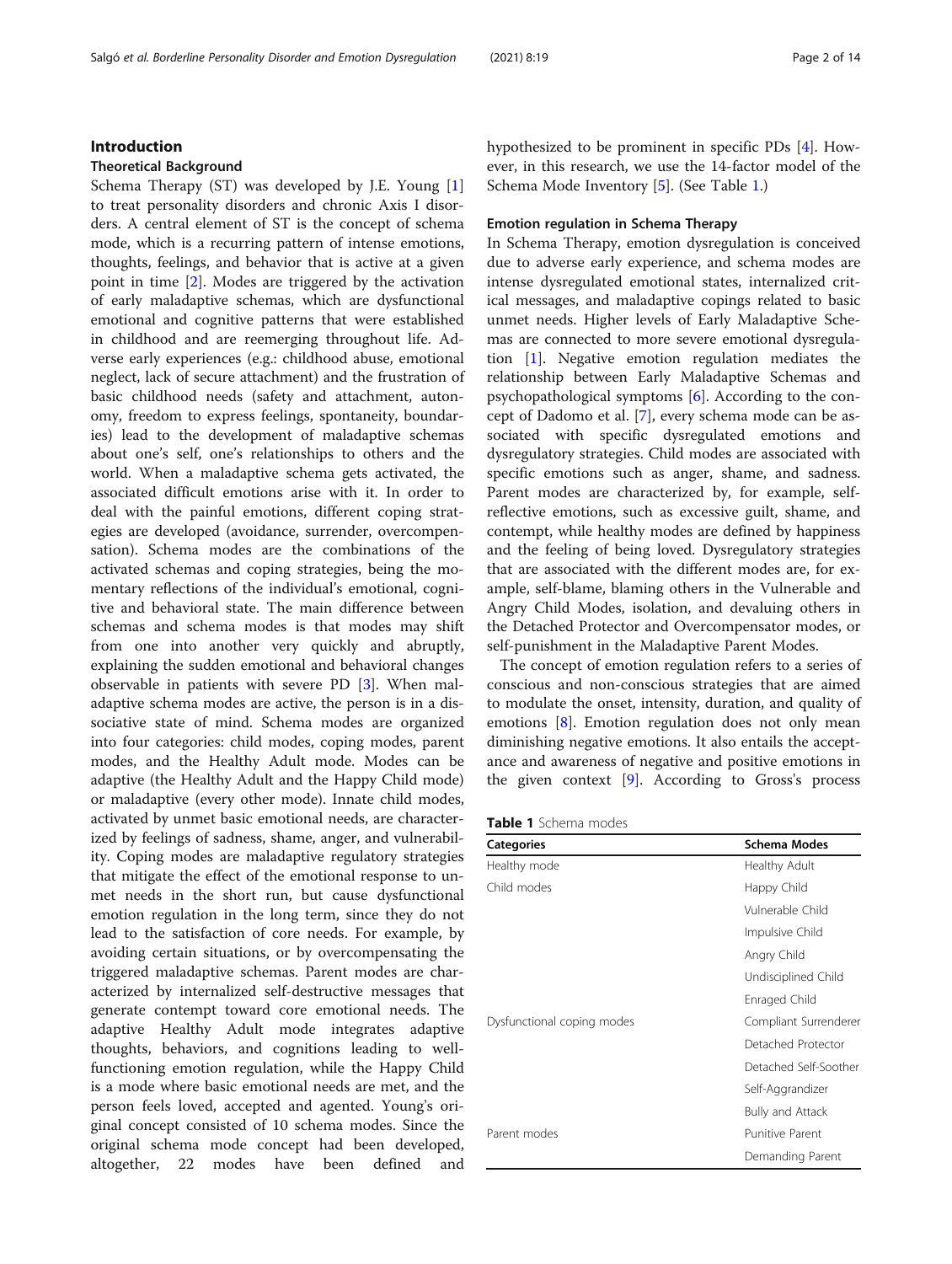model, emotions can become dysregulated, when a patient fails to use an appropriate regulatory strategy. The model discusses five different regulatory processes that can be effective in varying stages of emotional experience: situation selection, situation modification, attention deployment, cognitive change, and response modification. In the last 20 years, based on Gross's model, several studies showed in healthy populations that cognitive reappraisal correlates positively with wellbeing and negatively with symptoms of psychopathology [[8,](#page-11-0) [10,](#page-11-0) [11](#page-11-0)], while suppression (a response-focused strategy) is positively associated with depressive symptoms and negatively with satisfaction in interpersonal relations [[12,](#page-11-0) [13](#page-11-0)]. An opposing theory, the experiential-dynamic emotion-regulation model (EDER) developed by Grecucci et al. [[14\]](#page-11-0), proposes that emotions are not inherently dysregulated in lack of regulatory strategies. This model supposes that dysregulation derives from the combination of emotions plus conditioned anxiety or secondary defensive coping mechanisms. The EDER model is grounded in affective neuroscience and modern psychodynamic psychotherapy, and opposes the assumption of cognitive regulation models that cognitive appraisals occur before emotional reactions, stating that emotion has a neurobiological primacy over cognition in terms of temporal dynamics and anatomical circuitry as well. While based on Gross's model, the clinician needs to promote better regulatory strategies, the EDER model demands clinicians to regulate the dysregulating anxiety or to restructure coping mechanisms to help the patient express the underlying emotions. There are several other approaches of emotion regulation (e.g. appraisal theory, constructionism), but they all agree that a wide range of psychopathological symptoms can be described as the failure of emotion regulation. In agreement with the EDER model's approach, schema mode therapy aims to increase the presence of the Healthy Adult mode by removing or mitigating the effect of dysregulatory coping modes and critical parent modes so that the healthy affective response can be restored. The concepts of emotion dysregulation and schema modes are thus overlapping, since maladaptive schema modes are intense dysregulated emotional states, self-reflective dialogues or reactive coping behaviors, and both phenomena are aimed to modulate the subjective experience. It is important to note that according to schema theory, an unmet need induces negative emotions, and all emotion regulation that is adaptive in the long term aims to satisfy unmet needs.

# Cognitive Emotion Regulation

Cognitive emotion regulation means the conscious, cognitive process of coping with emotionally triggering information [[15](#page-11-0)]. Cognitive emotion regulation is different

from cognitive coping, because cognitive emotion regulation theory considers thinking and acting two different processes, therefore separates cognitive strategies from behavioral ones [[16](#page-11-0)]. The Cognitive Emotion Regulation Questionnaire (CERQ) refers exclusively to an individual's cognitions after having experienced a threatening or stressful life event [[17](#page-11-0)]. There are altogether nine adaptive and maladaptive cognitive regulation strategies included in the questionnaire (Self-blame, Other-blame, Rumination, Catastrophizing, Putting into Perspective, Positive Refocusing, Positive Reappraisal, Acceptance, and Refocus on Planning). According to a meta-analysis [[18\]](#page-11-0), maladaptive strategies are more strongly connected to symptoms of mental disorders than adaptive strategies, and mood-related disorders are more strongly connected to emotion regulation strategies than other disorders. In a study by van Wijk-Herbrink et al. [\[19](#page-11-0)], the principal component analysis of the CERQ found three higher-order domains in a sample of patients with personality disorders; adaptive coping, maladaptive coping, and external attribution. We do not know about any previous study that investigated the associations between cognitive emotion regulation strategies measured by CERQ and schema modes. Based on van Wijk-Herbrink et al.'s study, maladaptive emotion regulation scales of CERQ will be associated with maladaptive schema modes, adaptive emotion regulation scales of CERQ will be associated with adaptive schema modes, and external attribution will be associated with externalizing schema modes: Angry/Rageful Child modes, Punitive Parent and Bully Attack modes.

# The Difficulties in Emotion Regulation Scale's (DERS) concept of emotion regulation

The development of DERS [\[9](#page-11-0)] was based on the concept that emotion regulation entails four main facets: (a) awareness and understanding of emotions, (b) acceptance of emotions, (c) ability to control impulsive behaviors and behave in accordance with desired goals when experiencing negative emotions, and (d) ability to use situationally appropriate emotion regulation strategies flexibly to modulate emotional responses as desired in order to meet individual goals and situational demands. This model is far broader than the classic emotion regulation concept of Gross, and was designed to assess trait-level perceived emotion regulation ability in a clinical-contextual framework. Higher scores on the measure indicate greater dysfunctionality or dysregulation. According to a review, maladaptive emotion regulation strategy use and overall emotion dysregulation in different psychopathologies, measured by DERS among other scales, were found to significantly decrease following psychotherapeutic treatment [\[20\]](#page-12-0). Our hypothesis is that DERS scales will have positive associations with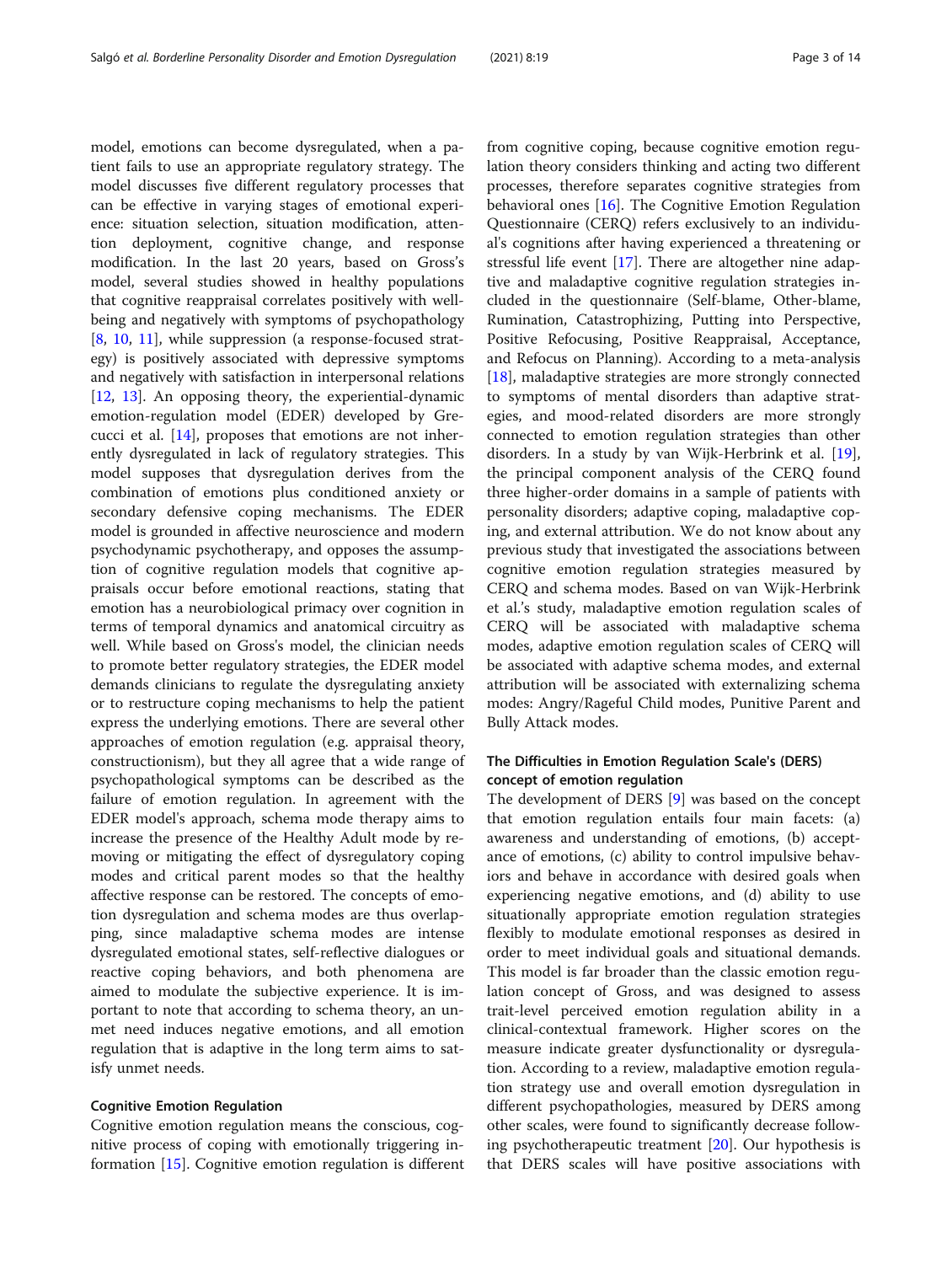maladaptive schema modes and will be negatively associated with adaptive schema modes.

# Mindfulness as a form of emotion regulation

Mindfulness is a non-judgmental, present-focused state of mind in which thoughts, perceptions, and feelings are accepted and purposefully brought into attention [\[21](#page-12-0)]. The lack of acceptance as an emotion regulation strategy was demonstrated in several disorders, e.g. in generalized anxiety disorder [[22\]](#page-12-0), panic disorder [\[23](#page-12-0)], heroinaddiction [[24\]](#page-12-0) and in borderline personality disorder [[25\]](#page-12-0). Suppression and avoidance are maladaptive reactions and risk factors in the development of distress experienced in depression and anxiety disorders, and might lead to maladaptive behavior e.g. drug abuse [[26](#page-12-0), [27\]](#page-12-0). The relationship between personality organization level and borderline-depressive symptoms is mediated by rumination [[28](#page-12-0)]. Research proved that early maladaptive schemas are negatively associated with mindfulness and self-compassion [[29](#page-12-0)]. Another study [\[30](#page-12-0)] demonstrated that there are strong negative associations between trait mindfulness and early maladaptive schemas among adult men seeking residential substance abuse treatment. Lower levels of mindfulness and selfcompassion mediate the relationship between early maladaptive schemas and psychological distress. The effect of early maladaptive schemas on behavior is mediated by schema modes [[31](#page-12-0)]. Based on this finding it can be hypothesized that the activation of schema modes is related to the level of mindfulness and self-compassion. Specifically, Healthy Adult mode will have a positive correlation and maladaptive schema modes will have negative correlations with mindfulness.

# Self-compassion's role in emotion regulation

Self-compassion, according to Neff's concept [\[32\]](#page-12-0), involves three elements: (a) treating oneself with gentleness and acceptance rather than criticism and belittling (i.e., Self-Kindness vs. Self-Judgment), (b) acknowledging failures or imperfections as common human experiences rather than unique and isolated to the individual (i.e., Common Humanity vs. Isolation), and (c) finding balance between non-judgmental appraisal and the suppression of emotions rather than pessimistic self-victimization (i.e., Mindfulness vs. Overidentification). Self-compassion facilitates the adaptive handling of emotions instead of having negative, punitive thoughts. Moreover, self-compassion creates an emotional distance from stressful events and enables us to see the context and the negative event more realistically, which is a common factor of self-compassion and mindfulness [\[33\]](#page-12-0). Punitive and Demanding Parenting Modes are characterized by overidentification, isolating self-judgment. Our hypothesis is that Self-Kindness, Common Humanity and Mindfulness will have positive

associations with the Healthy Adult Mode, while Self-Judgment, Isolation and Over-identification will have positive associations with the Punitive and Demanding Parenting Modes, and vice versa.

# Goals and Hypothesis

The aim of the present research was to examine the multivariate relationships between the set of schema modes and the set of emotion regulation strategies in personality disorders. Since neither schema modes nor emotion regulation strategies are independent of each other, we applied a multivariate method, Canonical Correlation Analysis (CCA), to evaluate the simultaneous relationship between schema modes measured by the SMI and emotion regulation strategies measured by the scales of CERQ, DERS, FFMQ, SCS. In CCA, the relationship between two sets of variables is studied by creating derived variables (i.e., latent variables or in the terminology of CCA "variates") separately in the two variable sets that are linear composites of the original variables. The objective of this procedure is to obtain as high a correlation as possible between the derived variables from the first and second variable set (i.e., between the pairs of variates formed from the two sets, respectively). This technique, in mathematical sense represents an optimal linear method to investigate interset association, since components from the two variable sets are extracted jointly in a way maximizing the correlation between the components [\[34\]](#page-12-0).

Using this procedure, the observed schema mode variables as well as the emotion regulation variables are simultaneously decomposed into 'factors' (canonical variate pairs) which maximally correlate with each other, but are perfectly uncorrelated with the subsequent canonical variates yielded by the analysis (i.e., the 1st canonical factor pair, including canonical variate 1 from the schema mode set and canonical variate 1 from the emotion regulation set will correlate with each other, but have no correlation with the subsequent canonical factor pairs).

The overall aim of our study was to investigate the question of whether schema modes were related to emotion regulation strategies.

1. More specifically, based on the aforementioned literature our assumption was that the first canonical variate pair would include most of the associations between schema modes and emotion regulations in one general personality pathology model. We also expected that the consecutive canonical variate pairs would represent specific associations either along the adaptive-maladaptive axes or along internalizing-externalizing axes or would have a more specific variate pair that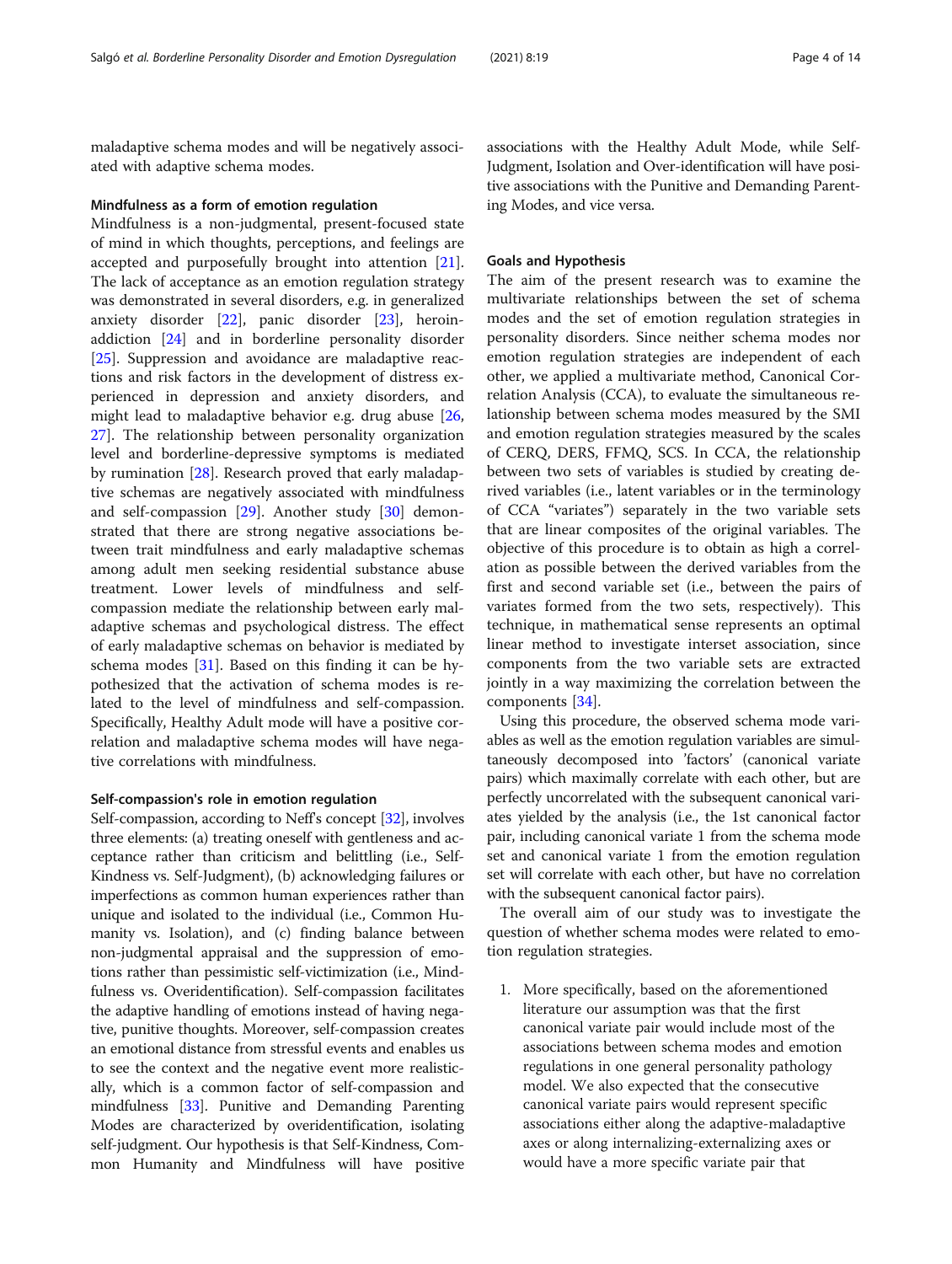represent compulsivity, as it was found in a hierarchical factor analysis of schema modes [\[35\]](#page-12-0).

- 2. We also hypothesized that adaptive schema modes would be positively associated with other adaptive schema modes and adaptive emotion regulation strategies while negatively associated with maladaptive schema modes and non-adaptive emotion regulation strategies. Furthermore, maladaptive schema modes would have positive associations with non-adaptive emotion regulation strategies.
- 3. Based on van Wijk-Herbrink et al.'s study, we assumed that CERQ scales would form three distinct groups: maladaptive (catastrophizing, rumination, and blaming others), adaptive (positive reappraisal, putting into perspective, positive refocusing, acceptance, and refocus on planning), and external attribution (negative loading for self-blame and positive loadings for positive refocusing and blaming others) emotion regulation.

# Method

# Subjects and Procedure

Subjects were participants of an at least 4 week long psychotherapy program at Semmelweis University's Department of Psychiatry and Psychotherapy between 2017 and 2019. Data were analyzed from 263 subjects diagnosed with different personality disorders. 180 were female (68.4%) and 83 were male (31.6%), with a mean age of 36.6 years (SD=12.6, range = 18-72). With respect to educational level, 0.8 % completed the first 6 years of primary school, 19.4 % did not complete a secondary education, 27.8 % completed secondary school, 6.5 % dropped out of college, 8.7 % completed vocational studies, 14.1 % were college or university students, 4.6 % dropped out of university, while 16.7 % obtained university degrees, in case of 1,5 % of participants data about education was missing. The distribution of clinical diagnosis was the following: 30,99 % borderline, 25,82 % depressive, 24,4 % avoidant, 17, 84 % obsessive-compulsive, 17,31% dependent, 15,96 % paranoid, 12,67 % histrionic, 13,14 % passive-aggressive, 9,86 % narcissistic and 2,8 % schizotypal personality disorder, in case of 19% of participants data about SCID II diagnostic interviews was missing. All subjects received information about the research and signed the informed consent sheet. Their anonymity was secured. Participants were diagnosed with SCID-II interviews and filled out questionnaires online. The research procedure was approved by the Semmelweis University Regional and Institutional Committee of Science and Research Ethics.

# Self-Reported Questionnaires

#### Young Schema Mode Inventory (YSI)

The 124-item Young Schema Mode Inventory [[5\]](#page-11-0) was developed to assess the presence of 14 schema modes. The model consists of five child modes, five dysfunctional coping modes, two dysfunctional parent modes, and the adaptive Healthy Adult mode. Cronbach's α coefficients of the schema mode subscales in this study ranged from (.62) to (.92). Answers are rated on a 6-point Likert scale. The Hungarian adaptation of YSI was applied in our study [\[36\]](#page-12-0).

#### Materials measuring emotion regulation strategies

1. The Cognitive Emotion Regulation Questionnaire (CERQ) is a 36-item questionnaire evaluating cognitive emotion regulation strategies used after having experienced negative life events or situations [\[37](#page-12-0)]. It measures nine different cognitive coping strategies: Self-Blame, Other-Blame, Rumination or focus on thought, Catastrophizing, Putting into Perspective, Positive Refocusing, Positive Reappraisal, Acceptance and Refocus on Planning. Cronbach's α coefficients of the subscales in this study ranged from (.59) to (.86). A 5-point Likert scale is used to measure cognitive emotion regulation strategies, ranging from 1 (almost never) to 5 (almost always). The questionnaire was used in its Hungarian version [[38\]](#page-12-0).

2. To assess the degree of difficulty of emotion regulation, the Difficulties in Emotion Regulation Scale (DERS) [[9\]](#page-11-0) was implemented in its Hungarian form [[39\]](#page-12-0). The 36 items of DERS are organized into a 6-factor structure: Non-acceptance of emotional responses, Difficulty engaging in goal-directed behavior, Impulse control difficulties, Lack of emotional awareness, Limited access to emotion regulation strategies and Lack of emotional clarity. Cronbach's α coefficients of the subscales in this study ranged from (.55) to (.88). DERS uses a 5-point Likert scale.

3. The Self-Compassion Scale (SCS), developed by Dr. Kristine Neff [\[40](#page-12-0)], is used to measure self-compassion, which is by definition compassion turned inward, and refers to how we relate to ourselves in instances of perceived failure, inadequacy or personal suffering [\[41\]](#page-12-0). The scale consists of 26 items rated on a 5-point Likert scale. Its three subscales are Self-Kindness versus Self-Judgment, a sense of Common Humanity versus Isolation, and Mindfulness versus Over-identification. Cronbach's α coefficients of the subscales in this study ranged from (.50) to (.86). The Hungarian version of SCS was used in our research [[42](#page-12-0)].

4. The Five Facet Mindfulness Questionnaire is a 39 item inventory that investigates the five main aspects of mindfulness on a 5-point Likert scale: Observation, Description, Mindful Actions, Non-Judgmental Inner Experience and Non-Reactivity [[43\]](#page-12-0). Cronbach's α coefficients of the subscales in this study ranged from (.71) to (.91). The Hungarian adaptation of the scale was used in this study [\[44\]](#page-12-0).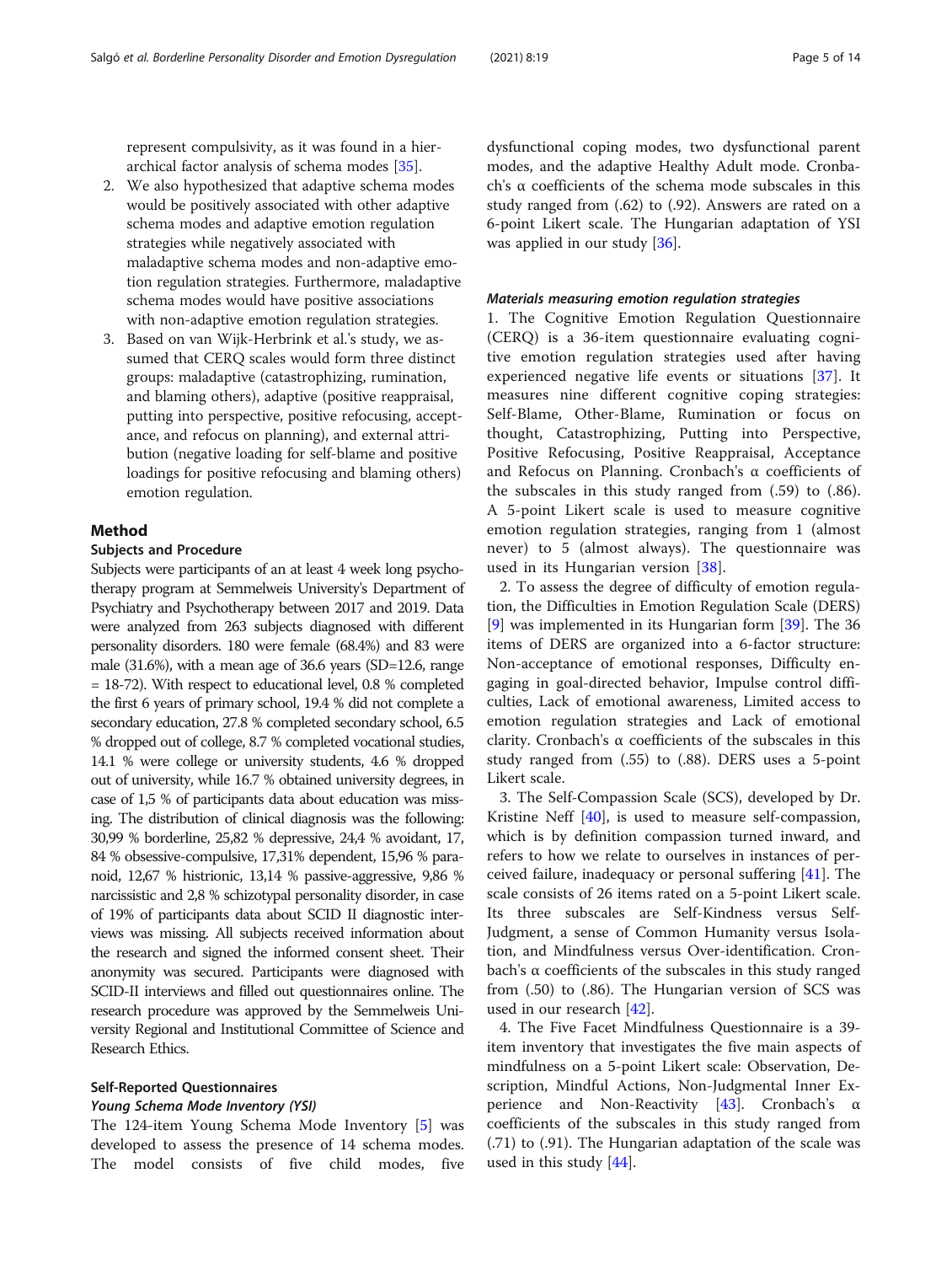In order to examine the multivariate relationships between schema modes and emotion regulation skills we applied canonical correlation analysis (CCA). CCA is a multivariate analysis of "interset association", allowing to uncover latent canonical variate pairs that represent the maximized linear relationship between two sets of variables [\[45](#page-12-0)]. A CCA using nine CERQ, six DERS, five FFMQ, and six SCS sub-scales as independent variables of each of the 14 SMI schema modes as dependent variables was conducted. Our design is cross-sectional, therefore we do not assume a causal relationship between the two sets of variables (and consequently the designation of the variables as independent or dependent is interpretable only in statistical sense) [\[45\]](#page-12-0). CCA can examine the sets of emotion regulation variables and the set of schema mode variables together, not only in terms of whether the variables in the two sets are correlated but also in terms of shared correlation within each variable set. In view of our hypothesis, in which more than one emotion regulation variable may associate with more than one schema mode, CCA offers a powerful approach for analyzing our data. We used Sherry and Henson's [\[46\]](#page-12-0) CCA syntax written for SPSS (2005), and our interpretation of our results follows their pieces of advice.

# Results

## Means, standard deviations and intercorrelations

Means, standard deviations, and intercorrelations for the variables of interest are provided in Additional file [1](#page-11-0) (See Additional file [1\)](#page-11-0).

# Canonical Correlation Analysis

A CCA was conducted using nine CERQ, six DERS, five FFMQ, six SCS sub-scales as independent variables, and the 14 SMI schema modes as dependent variables to analyze the multivariate shared relationship between schema modes and emotion regulation strategies. Our analysis yielded fourteen canonical variate pairs. There are as many canonical variate pairs in a CCA as variables in the smaller of the two variable sets, namely the 14 schema modes. The first two canonical variate pairs yielded interpretable squared canonical correlation  $(\mathrm{Rc}^2)$ effect sizes of  $74.7\%$  (Eigenvalue = 2,96) and  $55.8\%$ (Eigenvalue = 1,26), respectively. Squared canonical correlation  $(Rc^2)$  represents the proportion of variance shared by the variate pair. Because a variate pair represents the observed schema mode and emotion regulation variables, the  $\text{Rc}^2$  indicates the amount of shared variance between the variable sets. The rest of the subsequent variate pairs (n=12 pairs) were omitted from interpretation as they explained less than 6% of the maximum shared variance between the two variables sets included in the analysis.

Collectively, the full model across all variates was statistically significant using the Wilks's  $\Lambda = .01$  criterion, F (364,2804.4) = 3.5,  $p < .001$ . Because Wilks's  $\Lambda$  represents the variance unexplained by the model,  $1 - \Lambda$ yields the full model effect size in an  $r^2$  metric (Henson, 2006).

Table [2](#page-6-0) presents structure coefficients for Canonical Variate Pairs 1 and 2. The squared structure coefficients are also given, as well as the communalities (h2) across the two variate pairs for each variable. A structure coefficient (rs) is the bivariate correlation between an observed variable and a variate, and in our case, between a schema mode scale variable and the canonical variate score for the variable's set, the schema mode variate. Our interpretation of the variate pairs is based on the structure coefficients. Squared canonical structure coefficients indicate the proportion of variance an observed variable linearly shares with the variates generated from the observed variable's set.

The first Canonical Variate Pair, the' Adaptive-Nonadaptive' canonical variate pair, is "bipolar", i.e., it includes positive and negative structure coefficients. For the First Variate coefficients, the relevant schema mode variables with the positive signs are primarily Vulnerable Child, Compliant Surrender, Detached Protector, Punitive Parent, and secondarily Impulsive Child, Angry Child, Undisciplined Child, Enraged Child, Self-Aggrandizer, Bully Attack, Demanding Parent. Happy Child and Healthy Adult are inversely related to the other schema modes. The squared structure coefficients support this conclusion. The emotion regulation variable set in the first canonical variate pair is also bipolar with positive and negative signs of structure coefficients. Variates with the positive sign are DERS Strategy, SCS Self-Judgment, SCS Isolation, DERS Goals, DERS Impulse, DERS Clarity, SCS Over-Identification, DERS Nonaccept, CERQ Self-blame, CERQ Catastrophizing, DERS Awareness, CERQ Rumination in the order of the magnitude of structure coefficients. Variates with the negative sign are FFMQ Mindful Action, FFMQ Nonjudge, SCS Self-Kindness, FFMQ Describe, SCS Mindfulness, CERQ Positive refocusing, CERQ Positive reappraisal, CERQ Planning, SCS Common Humanity, CERQ Perspective taking in the order of the magnitude of structure coefficients. Adaptive schema modes, Healthy Adult and Happy Child, and adaptive emotion regulation skills have negative signs in the two sides of the variate pair, and maladaptive schema modes and non-adaptive emotion regulation skills have a positive sign in both sides of the first variate pair.

The Second Canonical Variate Pair, labeled "Externalisation", is orthogonal to the first canonical variate pair. For the second canonical variate pair, the relevant schema mode variates with the positive signs are Enraged Child, Impulsive Child, Angry Child,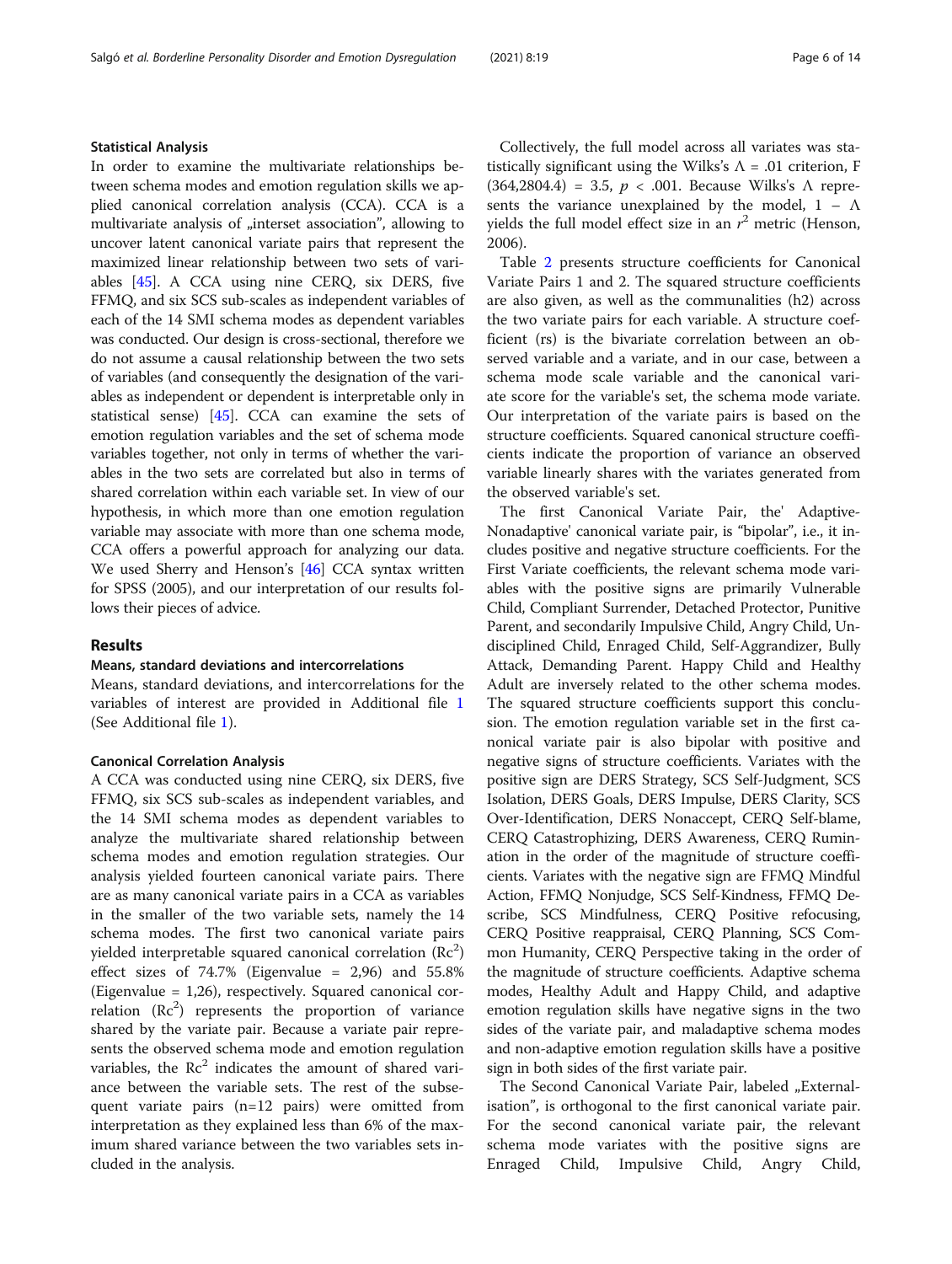| Variable                      | 1 Adaptive/Nonadaptive variate pair                                   |                                                             | 2 Externalizing variate pair                                          |           |           |
|-------------------------------|-----------------------------------------------------------------------|-------------------------------------------------------------|-----------------------------------------------------------------------|-----------|-----------|
|                               | rs                                                                    | $rs^2(%)$                                                   | rs                                                                    | $rs^2(%)$ | $h^2$ (%) |
|                               |                                                                       | 1 <sup>ST</sup> Canonical variate pair: Schema mode variate | 2 <sup>nd</sup> Canonical variate pair: Schema mode variate           |           |           |
| Vulnerable Child              | 0.80                                                                  | 65.6                                                        | 0.12                                                                  | 1.6       | 67.1      |
| Impulsive Child               | 0.55                                                                  | 30.7                                                        | 0.68                                                                  | 45.9      | 76.6      |
| Angry Child                   | 0.51                                                                  | 25.9                                                        | 0.64                                                                  | 41.5      | 67.4      |
| Undisciplined Child           | 0.54                                                                  | 29.6                                                        | 0.41                                                                  | 16.5      | 46.1      |
| Enraged Child                 | 0.39                                                                  | 14.9                                                        | 0.72                                                                  | 51.3      | 66.2      |
| Happy Child                   | $-0.58$                                                               | 33.6                                                        | 0.05                                                                  | 0.3       | 33.9      |
| Compliant Surrender           | 0.69                                                                  | 47.4                                                        | $-0.1$                                                                | 1.1       | 48.5      |
| Detached Protector            | 0.75                                                                  | 57.2                                                        | 0.19                                                                  | 3.6       | 60.8      |
| Detached Self-Soother         | 0.19                                                                  | 3.4                                                         | $-0.04$                                                               | 0.1       | 3.5       |
| Self-Aggrandizer              | 0.31                                                                  | 9.4                                                         | 0.46                                                                  | 21.5      | 30.9      |
| <b>Bully Attack</b>           | 0.33                                                                  | 10.6                                                        | 0.51                                                                  | 26.5      | 37.2      |
| Punitive Parent               | 0.78                                                                  | 47.8                                                        | $-0.15$                                                               | 2.3       | 50.1      |
| Demanding Parent              | 0.49                                                                  | 24.4                                                        | $-0.27$                                                               | 7.6       | 31.9      |
| Healthy Adult                 | $-0.71$                                                               | 50.6                                                        | $-0.1$                                                                | 1.0       | 51.6      |
| Adequacy (schema modes)       |                                                                       | 32.2                                                        |                                                                       | 15.8      |           |
| $Rc^2$                        |                                                                       | 74.7                                                        |                                                                       | 55.8      |           |
| Adequacy (emotion regulation) |                                                                       | 24.1                                                        |                                                                       | 5.6       |           |
|                               | 1 <sup>ST</sup> Canonical variate pair: Emotion regulation<br>variate |                                                             | 2 <sup>nd</sup> Canonical variate pair: Emotion regulation<br>variate |           |           |
| CERQ Self-blame               | 0.49                                                                  | 24.0                                                        | $-0.34$                                                               | 15.52     | 27.4      |
| CERQ Acceptance               | 0.08                                                                  | 0.6                                                         | 0.09                                                                  | 0.89      | 0.7       |
| <b>CERQ Rumination</b>        | 0.31                                                                  | 9.9                                                         | 0.18                                                                  | 3.26      | 13.2      |
| CERQ Positive refocusing      | $-0.47$                                                               | 22.1                                                        | $-0.07$                                                               | 0.00      | 12.6      |
| CERQ Planning                 | $-0.40$                                                               | 16.0                                                        | $-0.05$                                                               | 0.23      | 16.2      |
| CERQ Positive reappraisal     | $-0.43$                                                               | 18.2                                                        | 0.04                                                                  | 0.19      | 18.4      |
| CERQ Perspective taking       | $-0.30$                                                               | 9.1                                                         | $-0.06$                                                               | 0.40      | 9.5       |
| CERQ Catastrophizing          | 0.40                                                                  | 15.7                                                        | 0.16                                                                  | 2.45      | 27.2      |
| CERQ Other-blame              | 0.13                                                                  | 0.2                                                         | 0.59                                                                  | 35.05     | 35.3      |
| <b>DERS Nonaccept</b>         | 0.53                                                                  | 27.7                                                        | $-0.20$                                                               | 4.09      | 31.8      |
| DERS Goals                    | $0.60\,$                                                              | 36.4                                                        | 0.29                                                                  | 8.45      | 44.8      |
| DERS Impulse                  | 0.60                                                                  | 35.5                                                        | 0.54                                                                  | 28.93     | 64.5      |
| <b>DERS Awareness</b>         | 0.34                                                                  | 11.7                                                        | $-0.06$                                                               | 0.41      | 12.2      |
| <b>DERS Clarity</b>           | 0.57                                                                  | 32.1                                                        | 0.05                                                                  | 0.23      | 32.3      |
| <b>DERS Strategy</b>          | 0.72                                                                  | 51.2                                                        | 0.08                                                                  | 0.68      | 51.2      |
| FFMQ Observe                  | 0.05                                                                  | $0.0\,$                                                     | 0.04                                                                  | 0.18      | $0.5\,$   |
| FFMQ Describe                 | $-0.61$                                                               | 37.5                                                        | 0.11                                                                  | 1.29      | 38.8      |
| FFMQ Mindful Action           | $-0.76$                                                               | 58.8                                                        | $-0.31$                                                               | 9,68      | 68.5      |
| FFMQ Nonjudge                 | $-0.65$                                                               | 42.4                                                        | 0.11                                                                  | 1.23      | 43.7      |
| FFMQ Nonreact                 | $-0.21$                                                               | 4.3                                                         | $-0.14$                                                               | 1.97      | 6.2       |
| SCS Self-Kindness             | $-0.63$                                                               | 39.6                                                        | 0.29                                                                  | $8.4\,$   | $48\,$    |
| SCS Self-Judgment             | 0.71                                                                  | 49.7                                                        | $-0.30$                                                               | 9.09      | 58.8      |
| SCS Common Humanity           | $-0.38$                                                               | 14.8                                                        | 0.05                                                                  | 0.28      | 15        |

# <span id="page-6-0"></span>Table 2 Canonical variate pairs of schema mode and emotion regulation variables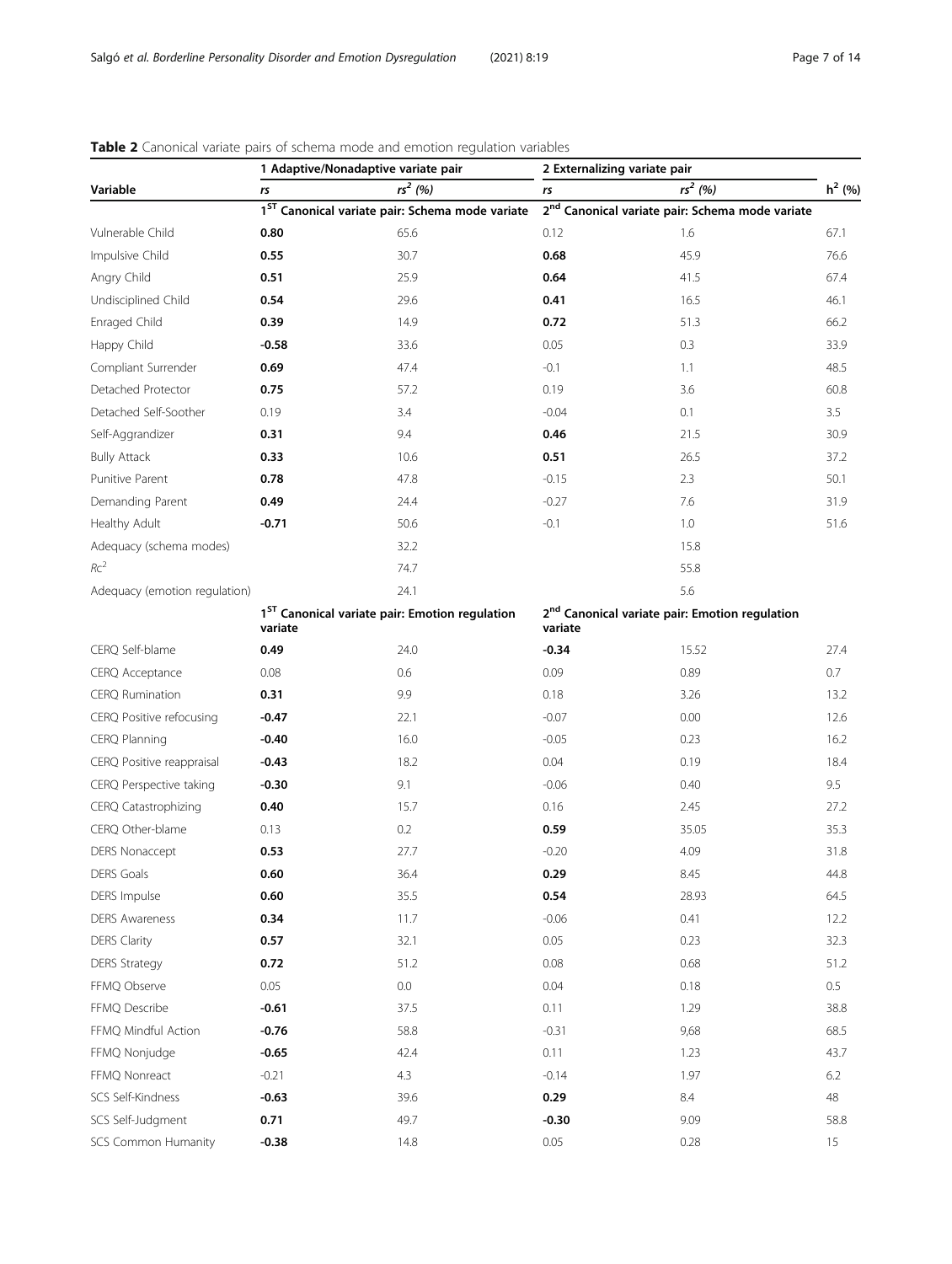| Variable                | 1 Adaptive/Nonadaptive variate pair |           | 2 Externalizing variate pair |           |          |
|-------------------------|-------------------------------------|-----------|------------------------------|-----------|----------|
|                         | rs                                  | $rs^2(%)$ | rs                           | $rs^2(%)$ | $h^2(%)$ |
| SCS Isolation           | 0.60                                | 36.2      | $-0.04$                      | 0.14      | 36.4     |
| <b>SCS Mindfulness</b>  | $-0.47$                             |           | $-0.07$                      | 0.49      | 22.5     |
| SCS Over-Identification | 0.57                                | 32.7      | 0.35                         | 12.43     | 45.      |

Table 2 Canonical variate pairs of schema mode and emotion regulation variables (Continued)

Coefficient = standardized canonical variate coefficient; rs = structure coefficient; rs<sup>2</sup> = structure coefficient squared or variance explained; h<sup>2</sup> = communality coefficient. An adequacy coefficient indicates how adequately the synthetic scores on a variate do at reproducing the variance in a set of variables. It is the mean of the squared structure coefficients on the variable. Noteworthy structure coefficients, with an rs-value of >0.25, are in bold type.

Undisciplined Child, Self-Aggrandizer, and Bully Attack. The emotion regulation variate set in the second canonical variate pair is bipolar with positive and negative signs of structure coefficients. Variates with the positive signs are CERQ Other-blame, DERS Impulse, SCS Over-Identification, DERS Goals, SCS Self-Kindness in the order of the magnitude of structure coefficients. Variates with the negative signs are CERQ Self-blame and SCS Self-Judgment in the order of the magnitude of structure coefficients. Anger, rage, undisciplined and impulsivityrelated child modes, and overcompensation schema modes with positive signs are on the second variate pair's schema mode side. High blaming-others with low self-blaming and high self-kindness with low selfjudgment with high over-identification, impulsivity, goals are on the second variate pair's emotion regulation side.

In order to measure the internal consistency of the subscales of all the questionnaires, Cronbach's alpha tests were calculated. Cronbach's alpha scores range between 0.50 (SCS Self-Judgment subscale) – 0.92 (YSI Vulnerable Child subscale). Out of the 40 subscales 34 are above the 0.7 Cronbach's alpha score, which is the acceptable level of internal consistency. The scales that are under the 0.7 score are the following: Acceptance (.59) in CERQ, Difficulties in goal-directed behavior (.56) in DERS, Self-Judgment (.50), Over-Identification (.66) and Mindfulness (.66) in SCS, and Compliant Surrenderer (.69) in YSI.

# **Discussion**

Our study examined the multivariate patterns of the relationships between schema modes and emotion regulation strategies in personality disorders. Our results supported our general hypothesis that schema modes and emotion regulation strategies are associated.

Our first more specific hypothesis was that the first canonical variate pair would include most of the associations in one general personality pathology model; this assumption was confirmed. The consecutive canonical variate pairs would represent specific associations either along the adaptive-nonadaptive axes or along internalizing-externalizing axes, or would have a more specific variate pair representing compulsivity, which was partially confirmed. The first canonical variate pair contains the adaptive-nonadaptive axes and a mixed internalization-externalization general personality pathology dimension. Furthermore, our second canonical variate represents the externalizing personality pathology dimension. Finally, an independent compulsivity variate did not appear in our results.

Our second specific hypothesis, that adaptive schema modes would be positively associated with other adaptive schema modes and adaptive emotion regulation strategies, while negatively associated with maladaptive schema modes and non-adaptive emotion regulation strategies, was also confirmed. Furthermore, the hypothesis that maladaptive schema modes would have positive associations with non-adaptive emotion regulation strategies was also supported by our results.

Two interpretable canonical variate pairs emerged, and they give a deeper understanding of latent variables that organize the schema mode and emotion regulation scales in two orthogonal canonical variate pairs in a mixed personality disorder sample. These two orthogonal variate pairs represent two main higher-order structures of psychopathology. The first canonical variate pair represents a general personality pathology latent variable with a stronger accent on internalization than externalization and bipolarity regarding adaptive and non-adaptive characteristics. We labeled this variate pair "Adaptive/Nonadaptive." The second canonical variate pair that we labeled "Externalizing" represents a particular personality profile. As a primary latent variable, the general personality pathology captures the common variance of the transdiagnostic schema mode [[47](#page-12-0)], and emotion regulation variables shared across personality disorder diagnoses [\[20,](#page-12-0) [48](#page-12-0)] General personality pathology, the 'g or p factor' is a recurrent finding in different analyses of a broad spectrum of psychopathology in a mixed sample of mental disorders [\[49](#page-12-0)– [51](#page-12-0)] and samples of personality disorders [\[52](#page-12-0)–[54\]](#page-12-0). Some authors hypothesize that neuroticism, a tendency to experience negative emotions, which has the strongest association with internalization and externalization pathology, overlaps with the 'p factor' [[51](#page-12-0)]. Two papers also reported the 'p factor' in investigating the hierarchical structure of schema concepts. Bach et al. [\[55](#page-12-0)] found a one-component model of general maladaptivity in analyzing early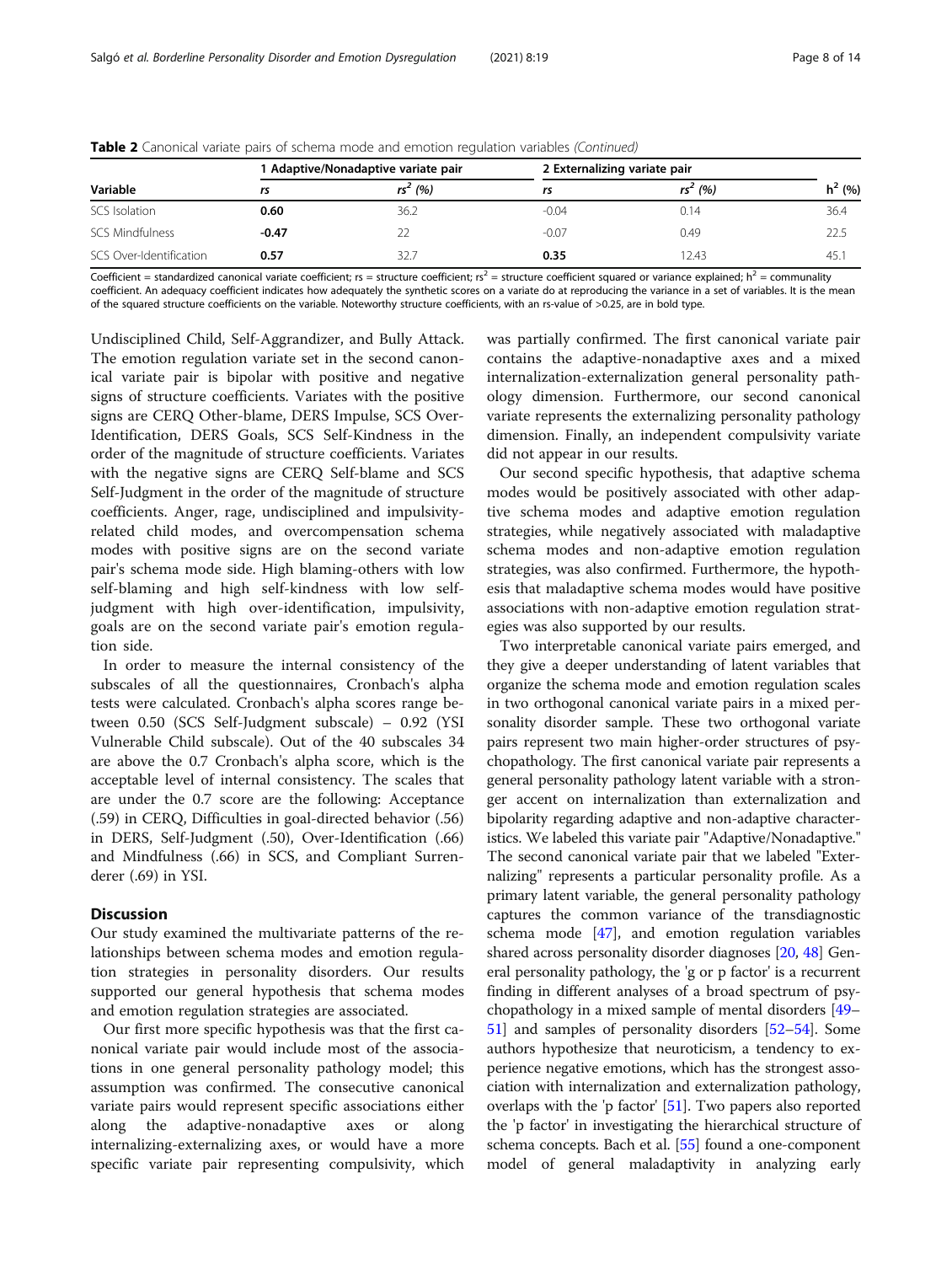maladaptive schemas' hierarchical structure. Jacobs et al. [[35](#page-12-0)] found an unidimensional solution for schema modes' factor analyses, labeled Personality Pathology, and all maladaptive schema modes loaded onto it positively while the two adaptive schema modes loaded negatively. This finding is similar to the schema mode side of the Adaptive-Non-Adaptive canonical variate pair in our study. At the second level of the hierarchical structure of schema modes, Jacobs et al. [\[35\]](#page-12-0) found two factors: internalization and externalization. The latter externalization factor was defined by the Impulsive Child, Enraged Child, Self-Aggrandizer, and Bully Attack modes, similarly to the 2. schema mode variate (Externalizing) in our results.

According to our second specific hypothesis, the Healthy Adult and Happy Child modes and the adaptive emotion regulations have the same sign, indicating that they are all positively related, while the maladaptive schema modes and non-adaptive emotion regulations are inversely related to them. Schema therapy's main target is helping patients recognize, validate, express their own core emotional needs, and find adaptive ways to have their emotional needs met. According to this conceptualization, in Healthy Adults mode the person can realize the aforementioned tasks by dealing with emotions, solving problems, and creating healthy relationships. Meanwhile, he is aware of his needs, possibilities, and limitations and acts by following their values, needs, and goals. Actions generated in the Healthy Adult mode lead to the more frequent experience of the Happy Child mode and the experience of core emotional needs being met, leading to joy, fun, play, and spontaneity [\[19](#page-11-0)]. The emotion regulation strategies positively related to the Healthy Adult and Happy Child modes in the first canonical variate pair may lead to a deeper understanding of the patterns of associations between adaptive schema modes and emotion regulation. Based on our results, we can say that adaptive schema modes were strongly associated with acting with awareness (FFMQ Mindful Action); not judging of inner experience, that is taking a non-evaluative stance toward thoughts and feelings (FFMQ Nonjudge); being able to be caring and understanding with one's self (SCS Self-Kindness), labeling internal experiences with words (FFMQ Describe) [\[56](#page-12-0)], awareness of, attention to and acceptance of one's painful experiences in a balanced and non-judgmental way (SCS Mindfulness), ability to refocus to positive, happy and pleasant thoughts instead of thinking about threatening and stressful events (CERQ Positive refocusing), ability to give a positive meaning to the adverse events in terms of personal growth (CERQ Positive reappraisal), ability to refocus on what to do and how to handle the experience one has had (CERQ Planning), the ability to remind ourselves that suffering is part of the human nature and that I am in-group despite of my negative characteristics (SCS Common Humanity) [[57](#page-12-0)], and the ability to relativize the adverse event compared to other events, by using a broader focus (CERQ Perspective taking) [[58\]](#page-12-0). There is an effort in the ST movement to integrate mindfulness to enhance the Healthy Adult mode  $[59–61]$  $[59–61]$  $[59–61]$  $[59–61]$  $[59–61]$ , or self-compassion  $[62]$  $[62]$  $[62]$ , and emotion regulation [[19,](#page-11-0) [63\]](#page-12-0). We can say that there are strong associations between these concepts and schema modes based on our results.

This combination of adaptive schema modes, mindfulness, adaptive self-compassion, and adaptive cognitive emotion regulation strategies are in a reverse relationship with the first canonical variate pair's general personality pathology side. Based on this, we can reason that those therapeutic interventions that facilitate the development of these schema modes and adaptive emotion regulation strategies together may lead to changes in the general personality pathology, the other side of the canonical variate pair. Schema therapy has promising results in the treatment of a wide range of personality disorders [\[64](#page-13-0)].

The Non-adaptive side of the first canonical variate pair represents the general personality pathology, or 'p factor', with externalizing and internalizing pathology, which is an indicator of a broad predisposition to psychopathology. This finding is in accordance with the hierarchical models of psychopathology. For example, Krueger and Markon, in their meta-analyses of published studies of multivariate comorbidity models applied to DSM-defined dichotomous mental disorders in large, population-representative samples, found that meta-analytic estimate of the correlation between internalizing and externalizing factors is approxi-mately .50 [\[65](#page-13-0)]. The non-adaptive side of our first canonical variate pair may be understood as an underlying transdiagnostic liability construct for internalizing, externalizing, and mixed personality pathology.

According to schema mode theory, if needs are not met, the patient is flipping between dissociative states of maladaptive modes. Schema modes that fit to internalizing pathology are the punitive or demanding internal dialogues (Punitive and Demanding Parent), painful negative emotions induced by frustrated needs, like fear, abandonment, shame, guilt, sadness (Vulnerable Child), submissive (Compliant Surrender) and depersonalizing (Detached Protector) avoidant coping modes. Externalizing schema modes are frustrated needs induced Impulsive/Undisciplined/Angry/Enraged Child modes and overcompensator Self-Aggrandizer and Bully-Attack coping modes. This conceptual division of schema modes was partly empirically proven in Jacobs et al. [\[35](#page-12-0)] study.

We grouped the non-adaptive emotion-regulation strategies that contributed to the first canonical variate pair into primarily internalizing and more general strategies. The primarily internalizing strategies were the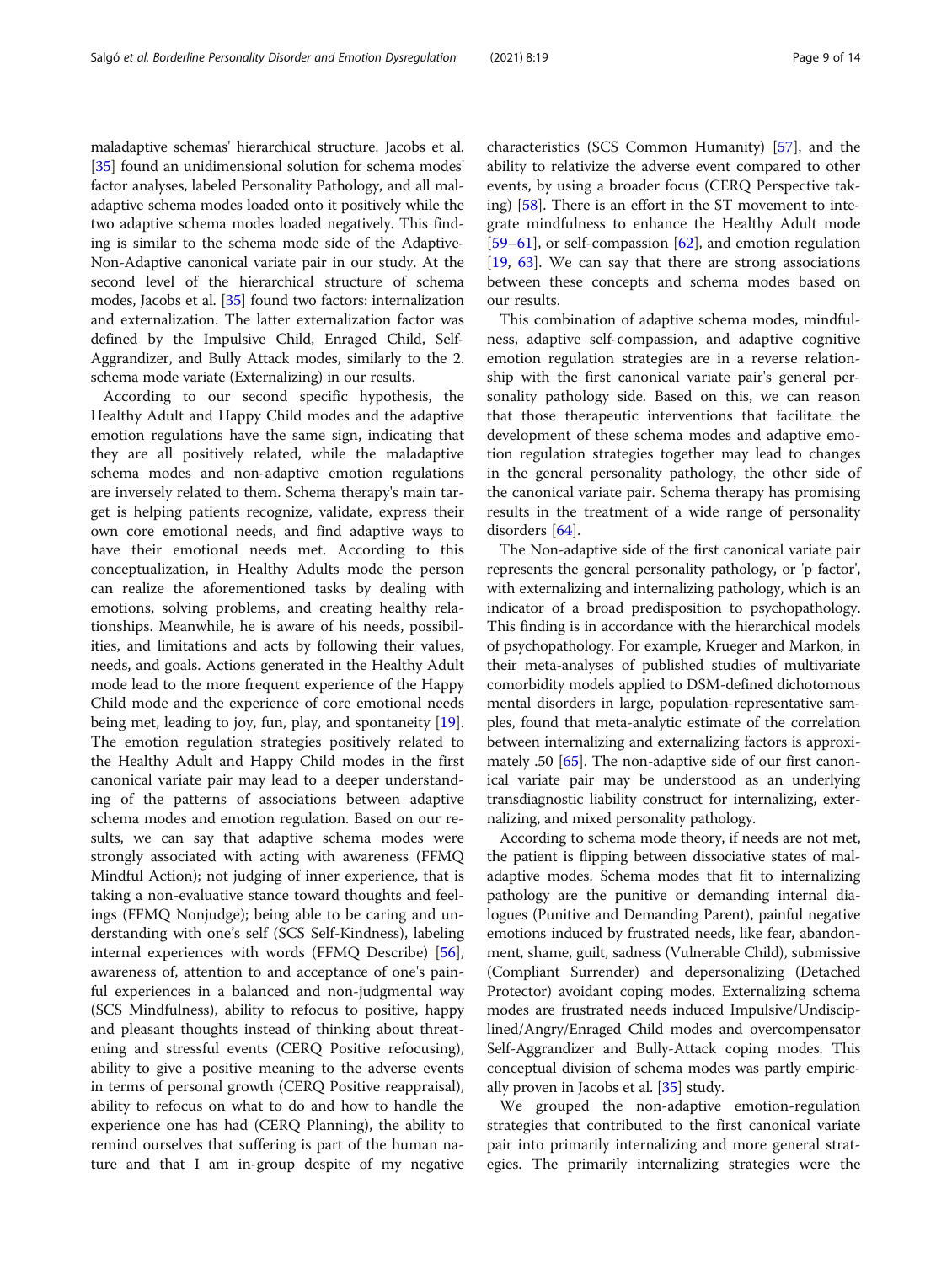harshly self-critical (SCS Self-Judgment), self-blaming (CERQ Self-blame) and non-accepting (DERS Nonaccept) reactions to one's distress, as well as the pervasive

The emotion regulation strategies related to the 2. emotion regulation variate may be grouped under three topics: disruptive consequences of negative emotions, blaming others, and a maladaptive form of self-kindness. Difficulties engaging in goal-directed behavior (DERS Goals) and difficulties in controlling impulses (DERS Impulse) when experiencing negative emotions and being "over-identified" with thoughts and feelings, so that the person is caught up and swept away by negative reactivity (SCS Over-Identification) were positively related to the externalizing schema modes. These externalizing personality profile elements in association with the Impulsive/Enraged/Angry and Undisciplined Child modes stress the importance of disruptive negative emotions, which fit the reactive externalizing subtype, characterized by a spontaneous lack of control that occurs with little if any thought, and leads to impulsive, affective, or hostile aggression. Our externalizing profile does not fit the proactively aggressive externalizing persons' profile,

instrumental aggression [\[67](#page-13-0)]. Blaming others (CERQ) was most strongly associated with the 2. emotion regulation variate of the Externalizing canonical variate pair. Also, it is positively related to the externalizing schema modes. Furthermore, its association is very specific to the Externalizing variate pair. This result fits previous findings that blaming others is an attributional style of the externalization dimension [[68\]](#page-13-0). Blaming others' positive relation to the Angry/ Rageful Child mode may represent a form of other -condemning anger [\[69\]](#page-13-0). Similarly to our findings, Blaming others (CERQ) was positively correlated with the experience and expression of anger and inversely correlated with one form of adaptive anger control among college students [[70\]](#page-13-0). Blaming others also positively relates to Self-Aggrandizer and Bully-Attack modes. These results fit previous findings that blaming others equally strongly correlated with relationship aggression among men and women [\[71](#page-13-0)], and it is most strongly and consistently associated with career criminality among confined delinquents [\[72\]](#page-13-0).

characterized by proactive, premeditated, predatory, or

Finally, Self-blame (CERQ), Self-Judgment (SCS) were inversely, and Self-Kindness (SCS) was positively related to the externalizing schema modes. This constellation of low self-blame and low self-judgment with high selfkindness triad among individuals struggling with selfaggrandizing and impaired self-control when experiencing negative emotion may have a consequence that they are less apt to monitor the social consequences of their behavior, and may be less prone to experience selfreflective emotions, like shame and guilt as an adaptive commitment device [[73](#page-13-0)], which plays a role in preventing transgressive behavior. One of the elements of personality functioning in the alternative DSM-5 model for

sense of isolation (SCS Isolation), furthermore the catastrophizing (CERQ Catastrophizing) and ruminative (CERQ Rumination, Jermann et al., 2008) thinking style. The more general emotion regulation strategies that may underlie both the internalizing and the externalizing pathology were the following: the belief that there is little that can be done to regulate emotions effectively once an individual is upset (DERS Strategy); difficulties engaging in goal-directed behavior, that is difficulties concentrating and accomplishing tasks when experiencing negative emotions (DERS Goals); difficulties remaining in control of one's behavior when experiencing negative emotions (DERS Impulse); the extent to which individuals know (and are clear about) the emotions they are experiencing and having a clear understanding of the nature of these responses (DERS Clarity); lack of emotional awareness, and inattention to, and lack of awareness of, emotional responses (DERS Awareness) [[9\]](#page-11-0); being "over-identified" with thoughts and feelings so that we are caught up and swept away by negative reactivity (SCS Over-Identification) [[57\]](#page-12-0). Several metaanalyses demonstrated that difficulties in emotion regulation and a lack of adaptive regulatory strategies, as well as a lack of self-compassion, are trans-diagnostic features of psychopathology [[13](#page-11-0), [20,](#page-12-0) [66](#page-13-0)]. This pattern of multivariate associations between schema modes and emotion regulation strategies may represent a latent general personality pathology profile, which may explain the high level of comorbidity between personality disorder and other mental disorder categories. Schema therapy specifically, but other evidence-based treatments of personality disorders, like Dialectical-Behaviour Therapy, Mentalization Based Therapy, Transference Focused Therapy, to mention the main methods, address some or all elements of this general personality pathology profile therapeutically.

The second canonical variate pair, which we dubbed "Externalizing," is a latent variable that may represent an underlying risk for multiple disorders within the externalizing spectrum. This pattern of multivariate associations between schema modes and emotion regulation strategies may lead to further understanding of the externalizing personality pathology. The 2. schema mode variate contains associations between the Impulsive/Enraged/Angry and Undisciplined Child modes, and the overcompensator, Self-Aggrandizer, and Bully Attack modes. These child modes are externalizing emotional reactions to unmet needs. The Self-Aggrandizer coping mode includes states of dominance, arrogance, and superiority, and the Bully and Attack coping mode includes the use of threats and aggression to intimate others or defend oneself against perceived threats.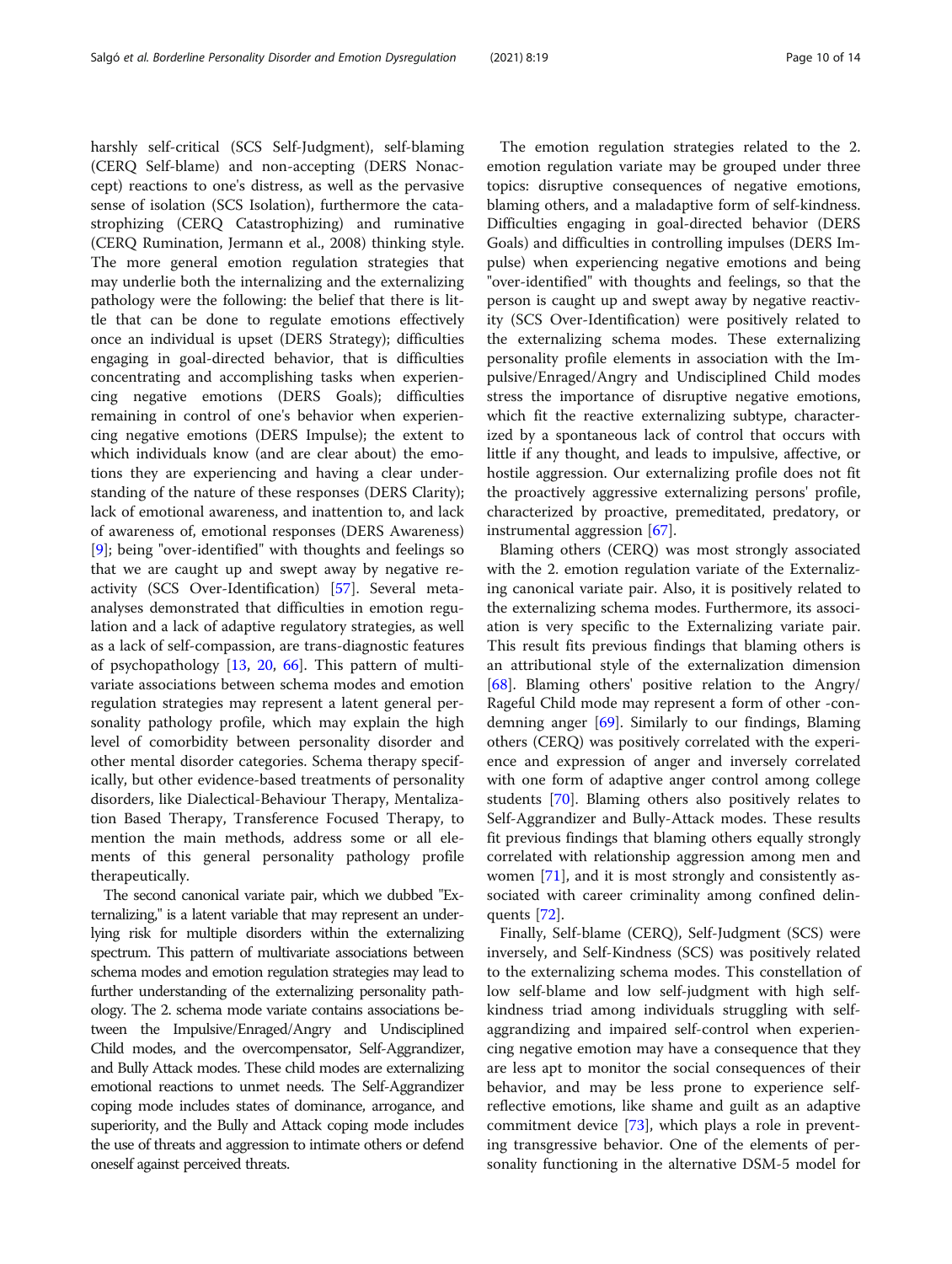personality disorders is self-direction, which is the ability to self-reflect productively and use constructive and prosocial internal standards of behavior [\[74\]](#page-13-0). The appearance of this above-mentioned triad in the Externalizing variate pair in this sample of patients with personality disorders may represent a dysfunctional version of selfdirection. In the schema mode model, therapy aims to facilitate the development of the Healthy Adult mode, which not just recognizes, validates, and asserts unmet core emotional needs of the vulnerable child, but also sets limits for the angry/rageful child and the impulsive/ undisciplined child, and moderates the maladaptive coping modes, in accord with the principles of reciprocity and self-discipline [[75\]](#page-13-0). In the Externalizing variate pair, the Healthy Adult mode is not playing a role. Without limit-setting capacity, the triad of the seemingly adaptive self-kindness and non-judgment, together with a low level of self-blaming may represent a less adaptive constellation of the self-monitoring system.

The emphasis on self-kindness, non-judgment, and self-acceptance, in addressing problems underlying this latent variable may be counterproductive. For example, mindfulness or self-compassion-based interventions targeting self-kindness and reducing self-judgments may lessen the adaptive function of shame and other selfevaluative mental processes that monitor the long-term social consequences of the individual's actions. Three interventions address this problem in schema therapy: limited reparenting, empathic confrontation, and behavior pattern breaking. In case of limited reparenting, the therapist tries to compensate for the patient's early unmet developmental needs within appropriate limits and boundaries, and one core developmental need is selfcontrol and limit-setting. Empathic confrontation is a two-step technique. First, the therapist addresses early maladaptive schemas and dysfunctional mode behavior, with empathy for the frustrated need, which may have triggered them; second, the therapist confronts these maladaptive reactions as needing to change for the patient to have a healthy life. Schema therapy also uses specific techniques for confronting and setting limits on patients' inadequate coping behaviors and teaching more adaptive coping skills [\[76](#page-13-0)]. In sum, the Externalizing variate pair covers many aspects of the Aggression part of the Externalizing pathology identified by Krueger and South [[77\]](#page-13-0). Interestingly, the Detached Protector schema mode, which fits the substance use part of the externalizing pathology did not relate substantially to any canonical variate pair.

Our third specific hypothesis, which was based on van Wijk-Herbrink et al. [[78\]](#page-13-0), was partially supported by our data. The adaptive CERQ scales negatively and the maladaptive scales positively related to the 1. emotion regulation variate. Two scales related to the 2. emotion

regulation variate (negative loading for self-blame and positive loadings for blaming others). The Acceptance subscale was not associated with any of the variates. Based on van Wijk-Herbrink et al. we assumed that CERQ scales would form three distinct group: maladaptive (catastrophizing, rumination, and blaming others), adaptive (positive reappraisal, putting into perspective, positive refocusing, acceptance, and refocus on planning), and external attribution (negative loading for selfblame and positive loadings for positive refocusing and blaming others) emotion regulation. The differences between van Wijk-Herbrink's results and ours are that the acceptance subscale of CERQ did not have significant relations with any variates and that positive refocusing did not relate to the 2. emotion regulation variate. In addition, in our results, other-blame is only in the 2. emotion regulation variate. Finally, self-blame is in the 1. emotion regulation variate on the non-adaptive side. Based on our and Wijk-Herbrink's results, low selfblame and high other blame may be an important part of externalizing pathology.

# Limitations

Limits of the current study needs to be acknowledged. These stem mainly from the cross-sectional nature of the research. Schema modes are not personality traits but intense emotional states that abruptly change during a relatively short period of time. The design of our study might assume that schema modes are trait-like phenomena characterized by specific emotion regulation strategies. A longitudinal study, e.g. Experience Sampling Method could have been a more appropriate research design to examine the schema mode that the subject is in at a given moment, and to reveal the emotion regulation strategies associated with this momentary state. A second limitation is related to the self-report questionnaires assessing schema modes and emotion regulation strategies, which might have distorted the data. Moreover, our sample is non-meditating, so the FFMQ and SCS items may have different meanings than in a meditator sample [[56](#page-12-0)]. Another limit of our study is that 50 patients did not complete their SCID II interviews.

# Conclusion

Using a multivariate approach (CCA), we identified two independent patterns of multivariate associations between maladaptive schema modes and emotion regulation strategies. The Adaptive/Non-Adaptive general personality pathology profile includes adaptive and nonadaptive schema modes and emotion regulation strategies, confirming our hypothesis that adaptive schema modes are positively associated with other adaptive schema modes and adaptive emotion regulation strategies, while negatively associated with maladaptive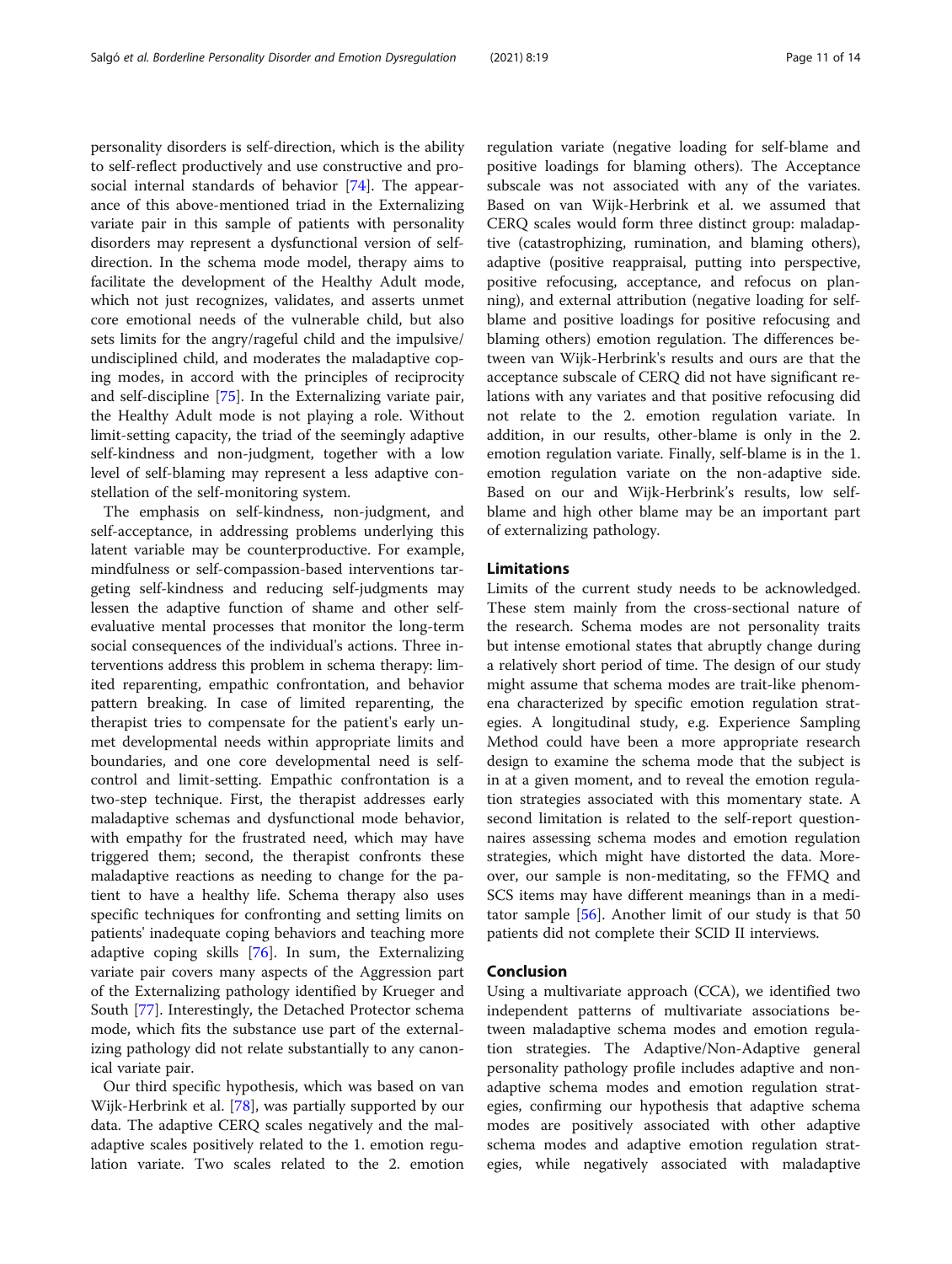<span id="page-11-0"></span>schema modes and non-adaptive emotion regulation strategies. This profile represents a general personality pathology, or 'p factor', which is an indicator of a broad predisposition to psychopathology. The second, Externalizing personality pathology profile, which is independent from the previous one, can be interpreted as a pattern of multivariate associations between the Impulsive, Enraged, Angry, Undisciplined, Self-Aggrandizer and Bully Attack schema modes and emotion regulation strategies grouped under three topics: disruptive consequences of negative emotions, blaming others, and a maladaptive form of self-kindness. These two personality pathology profiles may lead to a deeper understanding of the associations between schema modes and emotion regulation strategies and underlying vulnerability dimensions of personality disorders. They may help psychotherapists in their conceptualization in order to design the most appropriate interventions.

# Supplementary Information

The online version contains supplementary material available at [https://doi.](https://doi.org/10.1186/s40479-021-00160-y) [org/10.1186/s40479-021-00160-y](https://doi.org/10.1186/s40479-021-00160-y).

# Additional file 1.

Additional file 2.

#### Acknowledgment

We thank Pál Czobor, Ph.D., who is a biostatistician, for his advice on solving statistical questions posed by our reviewers. We also thank Eszter Berán who was providing proofreading for the article.

#### Authors' contributions

ZsU conceptualized the research and its methodology, run formal analysis and was a major contributor in writing, reviewing and editing the manuscript. ES curated the data, prepared the original draft of the manuscript and edited and rewrote the final version. BB performed data processing, investigation and administration related to the research project. The author(s) read and approved the final manuscript.

#### Funding

This work was supported by the Hungarian National Research, Development and Innovation Fund. Award Number: NKFI-132546 | Recipient: Zsolt Unoka PI

Higher Education Institutional Excellence Programme of the Ministry of Human Capacities in Hungary, within the framework of the Neurology thematic programme of Semmelweis University. Award Number: None | Recipient: Bettina Bajzát

# Availability of data and materials

The dataset analyzed during the current study is available as a Supporting File. The data is partly overlapping with the dataset we have used in another research [[79](#page-13-0)], the patients who participate in both datasets are marked with yellow under the column "Code".

#### Declarations

#### Ethics approval and consent to participate

The current research procedure was approved by the Semmelweis University Regional and Institutional Committee of Science and Research Ethics and have therefore been performed in accordance with the ethical standards laid down in the 1964 Declaration of Helsinki and its later amendments. All subjects received information about the research and signed the informed

consent sheet. Their anonymity was secured. Informed consent was obtained from all individual participants included in the study.

#### Consent for publication

All authors contributed to the study conception and design. All authors read and approved the final manuscript.

#### Competing interests

The authors declare that they have no competing interests.

Received: 21 January 2021 Accepted: 21 May 2021 Published online: 10 June 2021

#### References

- 1. Young JE, Klosko J, Weishaar ME. Schema Therapy: A practitioner's guide. New York: Guilford; 2003.
- 2. Arntz A, Jacob G. Schema therapy in practice: An introductory guide to the schema mode approach: John Wiley & Sons; 2017.
- 3. Young JE. Schema-focused therapy for borderline personality disorder. In: Simos G, editor. Cognitive Behavior Therapy: A Guide for the Practicing Clinician. New York: Taylor & Francis Group; 2002. p. 201–27.
- 4. Lobbestael J, Van Vreeswijk MF, Arntz A. An empirical test of schema mode conceptualizations in personality disorders. Behav Res Ther. 2008;46(7):854– 60. <https://doi.org/10.1016/j.brat.2008.03.006>.
- 5. Young JE, Arntz A, Atkinson T, Lobbestael J, Weishaar ME, van Vreeswijk MF, et al. The Schema Mode Inventory. New York: Schema Therapy Institute; 2007.
- 6. Yakin D, Gençöz T, Steenbergen L, Arntz A. An integrative perspective on the interplay between early maladaptive schemas and mental health: The role of self-compassion and emotion regulation. J Clin Psychol. 2019;75(6): 1098–113. [https://doi.org/10.1002/jclp.22755.](https://doi.org/10.1002/jclp.22755)
- 7. Dadomo H, Panzeri M, Caponcello D, Carmelita A, Grecucci A. Schema therapy for emotional dysregulation in personality disorders: a review. Curr Opin Psychiatry. 2017;31(1):43–9. [https://doi.org/10.1097/YCO.](https://doi.org/10.1097/YCO.0000000000000380) [0000000000000380](https://doi.org/10.1097/YCO.0000000000000380).
- Gross JJ. Antecedent- and response-focused emotion regulation: Divergent consequences for experience, expression, and physiology. J Pers Soc Psychol. 1998;74:224–37. [https://doi.org/10.1037/0022-3514.74.1.224.](https://doi.org/10.1037/0022-3514.74.1.224)
- 9. Gratz KL, Roemer L. Multidimensional assessment of emotion regulation and dysregulation: development, factor structure, and initial validation of the difficulties in emotion regulation scale. J Psychopathol Behav Assess. 2004; 26:41–54. [https://doi.org/10.1023/B:JOBA.0000007455.08539.94.](https://doi.org/10.1023/B:JOBA.0000007455.08539.94)
- 10. Gross JJ, John OP. Individual differences in two emotion regulation processes: Implications for affect, relationships, and well-being. J Pers Soc Psychol. 2003;85:348–62. [https://doi.org/10.1037/0022-3514.85.2.348.](https://doi.org/10.1037/0022-3514.85.2.348)
- 11. Gross JJ. Handbook of Emotion Regulation. 2nd ed. New York, NY: Guilford; 2014.
- 12. Gross JJ, Levenson RW. Emotional suppression: physiology, self-report, and expressive behavior. J Pers Soc Psychol. 1993;64:970–86. [https://doi.org/10.1](https://doi.org/10.1037/0022-3514.64.6.970) [037/0022-3514.64.6.970.](https://doi.org/10.1037/0022-3514.64.6.970)
- 13. Aldao A, Nolen-Hoeksema S, Schweizer S. Emotion-regulation strategies across psychopathology: a meta-analytic review. Clin Psychol Rev. 2010;30: 217–37. [https://doi.org/10.1016/j.cpr.2009.11.004.](https://doi.org/10.1016/j.cpr.2009.11.004)
- 14. Grecucci A, Chiffi D, Di Marzio F, Job R, Frederickson J. Anxiety and its Regulation: Neural Mechanisms and Regulation Techniques According to the Experiential-Dynamic Approach. In: New Developments in Anxiety Disorders. Durbano, F: IntechOpen; 2016. [https://doi.org/10.5772/65374.](https://doi.org/10.5772/65374)
- 15. Thompson RA. Emotional regulation and emotional development. Educ Psychol Rev. 1991;3:269–307. [https://doi.org/10.1007/BF01319934.](https://doi.org/10.1007/BF01319934)
- 16. Garnefski N, van den Kommer T, Kraaij V, Teerds J, Legerstee J, Onstein E. The relationship between cognitive emotion regulation strategies and emotional problems. Eur J Personal. 2002;16:403–20. [https://doi.org/10.1002/](https://doi.org/10.1002/per.458) [per.458](https://doi.org/10.1002/per.458).
- 17. Garnefski N, Kraaij V, Spinhoven P. Negative life events, cognitive emotion regulation and depression. Personal Individ Differ. 2001;30:1311–27. [https://](https://doi.org/10.1016/S0191-8869(00)00113-6) [doi.org/10.1016/S0191-8869\(00\)00113-6](https://doi.org/10.1016/S0191-8869(00)00113-6).
- 18. Aldao A, Dixon-Gordon KL. Broadening the scope of research on emotion regulation strategies and psychopathology. Cogn Behav Ther. 2014;43:22– 33. [https://doi.org/10.1080/16506073.2013.816769.](https://doi.org/10.1080/16506073.2013.816769)
- 19. Fassbinder E, Schweiger U, Martius D, Brand-de Wilde O, Arntz A. Emotion regulation in schema therapy and dialectical behavior therapy. Front Psychol. 2016;7:1373.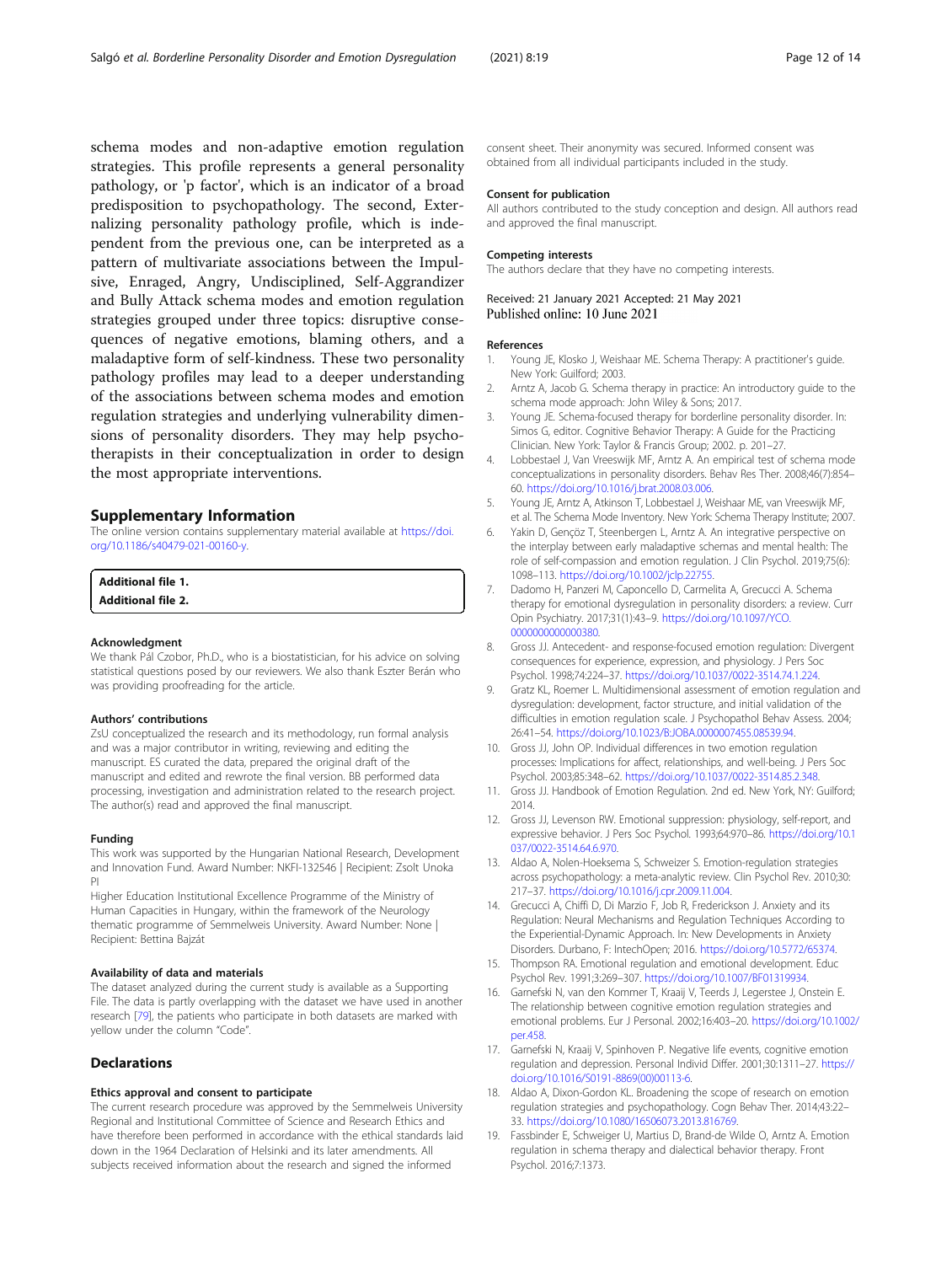- <span id="page-12-0"></span>20. Sloan E, Hall K, Moulding R, Bryce S, Mildred H, Staiger PK. Emotion regulation as a transdiagnostic treatment construct across anxiety, depression, substance, eating and borderline personality disorders: A systematic review. Clin Psychol Rev. 2017;57:141–63. [https://doi.org/10.1016/](https://doi.org/10.1016/j.cpr.2017.09.002) [j.cpr.2017.09.002.](https://doi.org/10.1016/j.cpr.2017.09.002)
- 21. Kabat-Zinn J. Full catastrophe living: Using the wisdom of your body and mind to face stress, pain, and illness. New York: Delacorte; 1990.
- 22. McLaughlin KA, Mennin DS, Farach FJ. The contributory role of worry in emotion generation and dysregulation in generalized anxiety disorder. Behav Res Ther. 2007;45:1735–52 https://doi.org/10.1016/j.brat.2006.12.004.
- 23. Tull MT, Roemer L. Emotion regulation difficulties associated with the experience of uncued panic attacks: Evidence of experiential avoidance, emotional nonacceptance, and decreased emotional clarity. Behav Ther. 2007;38:378–91. [https://doi.org/10.1016/j.beth.2006.10.006.](https://doi.org/10.1016/j.beth.2006.10.006)
- 24. Tull MT, Schulzinger D, Schmidt NB, Zvolensky MJ, Lejeuz CW. Development and initial examination of a brief intervention for heightened anxiety sensitivity among heroin users. Behav Modif. 2007;31:220–42. [https://doi.](https://doi.org/10.1177/0145445506297020) [org/10.1177/0145445506297020.](https://doi.org/10.1177/0145445506297020)
- 25. Gratz KL, Rosenthal MA, Tull MT, Lejuez CW. An experimental investigation of emotion dysregulation in borderline personality disorder. J Abnorm Psychol. 2006;115:850–5. [https://doi.org/10.1037/0021-843X.115.4.850.](https://doi.org/10.1037/0021-843X.115.4.850)
- 26. Carver CS, Scheier MF, Weintraub JK. Assessing coping strategies: A theoretically based approach. J Pers Soc Psychol. 1989;56:267–83. [https://](https://doi.org/10.1037/0022-3514.56.2.267) [doi.org/10.1037/0022-3514.56.2.267.](https://doi.org/10.1037/0022-3514.56.2.267)
- 27. Folkman S, Lazarus RS. An analysis of coping in a middle-aged community sample. J Health Soc Behav. 1980;21:219–39.
- 28. Kovács LN, Schmelovszky Á, Galambos A, Gy K. Rumination mediates the relationship between personality organization and symptoms of borderline personality disorder and depression. Personal Individ Differ. 2021;168.
- 29. Thimm JC. Relationships between Early Maladaptive Schemas, Mindfulness. Self-compassion, and Psychological distress. Int J Psychol Psychol Ther. 2017;17:1–15.
- 30. Shorey RC, Brasfield H, Anderson S, Stuart GL. The Relation between Trait Mindfulness and Early Maladaptive Schemas in Men Seeking Substance Use Treatment. Mindfulness. 2015;6:348–55. <https://doi.org/10.1007/s12671-013-0268-9>.
- 31. Wijk-Herbrink MF, Bernstein DP, Broers NJ, Roelofs J, Rijkeboer MM, Arntz A. Internalizing and Externalizing Behaviors Share a Common Predictor: the Effects of Early Maladaptive Schemas Are Mediated by Coping Responses and Schema Modes. J Abnorm Child Psychol. 2018;46:907–20. [https://doi.](https://doi.org/10.1007/s10802-017-0386-2) [org/10.1007/s10802-017-0386-2](https://doi.org/10.1007/s10802-017-0386-2).
- 32. Neff KD. Self-compassion: An alternative conceptualization of a healthy attitude toward oneself. Self Identity. 2003;2:85–101. [https://doi.org/10.1](https://doi.org/10.1080/15298860309032) [080/15298860309032](https://doi.org/10.1080/15298860309032).
- 33. Finlay-Jones AL, Rees CS, Kane RT. Self-compassion, emotion regulation and stress among Australian psychologists: Testing an emotion regulation model of self-compassion using structural equation modeling. PLoS One. 2015;10(7). [https://doi.org/10.1371/journal.pone.0133481.](https://doi.org/10.1371/journal.pone.0133481)
- 34. Czobor P, Bitter I, Volavka J. Relationship between the Brief Psychiatric Rating Scale and the Scale for the Assessment of Negative Symptoms: a study of their correlation and redundancy. Psychiatry Res. 1991;36(2):129–39.
- 35. Jacobs I, Lenz L, Wollny A, Horsch A. The higher-order structure of schema modes. J Personal Disord. 2020;34(3):348–76.
- 36. Szalai D. Pszichoaktív szerhasználók maladaptív sémái, elkerülő megküzdési stílusa és sémamódjai. In: MSC Thesis: Department of Behavioural Sciences, Faculty of Public Health, University of Debrecen; 2014. [http://hdl.handle.](http://hdl.handle.net/2437/193409) [net/2437/193409](http://hdl.handle.net/2437/193409).
- 37. Garnefski N, Rieffe C, Jellesma F, Terwogt M, Kraaij V. Cognitive behaviour regulation strategies and emotional problems in early adolescents: The development of an instrument. Eur Child Adolesc Psychiatry. 2006;16:1–9. <https://doi.org/10.1007/s00787-006-0562-3>.
- 38. Miklósi M, Martos T, Kocsis-Bogár K, Perczel-Forintos D. A Kognitív Érzelem-Reguláció Kérdőív magyar változatának pszichometriai jellemzői. Psychiatria Hungarica. 2011;26(2):102–11.
- 39. Kökönyei Gy. Emotion regulation in chronic pain. Unpublished doctoral dissertation. 2008. ELTE, PPK.
- 40. Neff KD. The development and validation of a scale to measure Self-Compassion. Self Identity. 2003;2:223–50. [https://doi.org/10.1080/152988603](https://doi.org/10.1080/15298860309027) [09027.](https://doi.org/10.1080/15298860309027)
- 41. Neff KD. The Self-Compassion Scale is a Valid and Theoretically Coherent Measure of Self-Compassion. Mindfulness. 2015;7(1):264–76. [https://doi.org/1](https://doi.org/10.1007/s12671-016-0560-6) [0.1007/s12671-016-0560-6.](https://doi.org/10.1007/s12671-016-0560-6)
- 42. Sági A, Komlósi AV, Köteles F. Az Önmagunk Iránt Érzett Együttérzés (Önegyüttérzés) skála magyar változatának pszichometriai jellemzői. Pszichológia. 2013;33(4):294–312.
- 43. Baer RA, Smith GT, Lykins E, Button D, Krietemeyer J, Sauer S. Construct validity of the five facet mindfulness questionnaire in meditating and nonmeditating samples. Assessment. 2008;15:329–42. [https://doi.org/10.1177/1](https://doi.org/10.1177/1073191107313003) [073191107313003.](https://doi.org/10.1177/1073191107313003)
- 44. Józsa L. Az Ötfaktoros Jelentudatosság Kérdőív (FFMQ) adaptálása magyar mintán. In: Rózsa S, Kálmán R, Kő N, Nagy H, Fiáth T, Magi A, Eisinger A, Oláh A. Az érzelmi arcfelismerés jelentősége és mérése a pszichológiai kutatásokban: Az Ekman-féle érzelmi detekció teszttel szerzett hazai tapasztalatok. Pszichológia, 2012; 32, 229-251.
- 45. Hotelling H. Relations between two sets of variates. Biometrika. 1936;28(3-4): 321–77. <https://doi.org/10.1093/biomet/28.3-4.321>.
- 46. Sherry A, Henson RK. Conducting and interpreting canonical correlation analysis in personality research: a user-friendly primer. J Pers Assess. 2005; 84(1):37–48. [https://doi.org/10.1207/s15327752jpa8401\\_09](https://doi.org/10.1207/s15327752jpa8401_09) PMID: [15639766.](https://www.ncbi.nlm.nih.gov/pubmed/15639766)
- 47. Fassbinder E, Schweiger U, Jacob G, Arntz A. The schema mode model for personality disorders. Die Psychiatrie. 2014;11(2):78–86.
- 48. Greeson J, Garland EL, Black D. Mindfulness: A transtherapeutic approach for transdiagnostic mental processes. In: Ie A, Ngnoumen CT, Langer EJ, editors. The Wiley Blackwell Handbook of Mindfulness. 1st ed: John Wiley & Sons, Ltd. Published 2014 by John Wiley & Sons, Ltd; 2014. p. 533–62.
- 49. Urbán R, Kun B, Farkas J, Paksi B, Kökönyei G, Unoka Z, et al. Bifactor structural model of symptom checklists: SCL-90-R and Brief Symptom Inventory (BSI) in a non-clinical community sample. Psychiatry Res. 2014; 216(1):146–54.
- 50. Kotov R, Krueger RF, Watson D, Achenbach TM, Althoff RR, Bagby RM, et al. The Hierarchical Taxonomy of Psychopathology (HiTOP): A dimensional alternative to traditionalnosologies. J Abnorm Psychol. 2017;126:454–77. [https://doi.org/10.1037/abn0000258.](https://doi.org/10.1037/abn0000258)
- 51. Caspi A, Houts RM, Belsky DW, Goldman-Mellor SJ, Harrington H, Israel S, et al. The p factor: One general psychopathology factor in the structure of psychiatric disorders? Clin Psychol Sci. 2014;2:119–37. [https://doi.org/10.11](https://doi.org/10.1177/2167702613497473) [77/2167702613497473.](https://doi.org/10.1177/2167702613497473)
- 52. Hopwood CJ, Malone JC, Ansell EB, Sanislow CA, Grilo CM, McGlashan TH, et al. Personality assessment in DSM-5: Empirical support for rating severity, style, and traits. J Personal Disord. 2011;25:305–20.
- 53. Jahng S, Trull TJ, Wood PK, Tragesser SL, Tomko R, Grant JD, et al. Distinguishing general and specific personality disorder features and implications for substance dependence comorbidity. J Abnorm Psychol. 2011;120:656–69. <https://doi.org/10.1037/a0023539>.
- 54. Sharp C, Wright AG, Fowler JC, Frueh BC, Allen JG, Oldham J, et al. The structure of personality pathology: Both general ('g') and specific ('s') factors? J Abnorm Psychol. 2015;124(2):387.
- 55. Bach B, Lockwood G, Young JE. A new look at the schema therapy model: Organization and role of early maladaptive schemas. Cogn Behav Ther. 2018;47:328–49. [https://doi.org/10.1080/16506073.2017.1410566.](https://doi.org/10.1080/16506073.2017.1410566)
- 56. Baer RA, Smith GT, Lykins E, Button D, Krietemeyer J, Sauer S, et al. Construct validity of the five facet mindfulness questionnaire in meditating and nonmeditating samples. Assessment. 2008;15(3):329–42.
- 57. Neff KD. The self-compassion scale is a valid and theoretically coherent measure of self-compassion. Mindfulness. 2016;7(1):264–74.
- Jermann F, Van der Linden M, d'Acremont M, Zermatten A. Cognitive emotion regulation questionnaire (CERQ). Eur J Psychol Assess. 2006;22(2): 126–31.
- 59. Van Vreeswijk M, Broersen J, Schurink G. Mindfulness and schema therapy: A practical guide: John Wiley & Sons; 2014.
- 60. Cousineau P. Mindfulness and ACT as Strategies to Enhance the Healthy Adult Mode. In: van Vreeswijk M, Broersen J, Nadort M, editors. The Wiley-Blackwell Handbook of Schema Therapy: Theory, Research, and Practice, John Wiley & Son; 2012. p. 249–57.
- 61. Bricker D, Labin M. Teaching Mindfulness Meditation within a Schema Therapy Framework. In: Van Vreeswijk M, Broersen J, Nadort M, editors. The Wiley-Blackwell handbook of schema therapy: Theory, research, and practice. John Wiley & Sons; 2012. p. 260–70.
- 62. Roediger E, Stevens BA. In: Brockman R, editor. Contextual Schema Therapy: An Integrative Approach to Personality Disorders, Emotional Dysregulation, and Interpersonal Functioning. New Harbinger Publications; 2018.
- 63. Dadomo H, Grecucci A, Giardini I, Ugolini E, Carmelita A, Panzeri M. Schema Therapy for Emotional Dysregulation: Theoretical Implication and Clinical